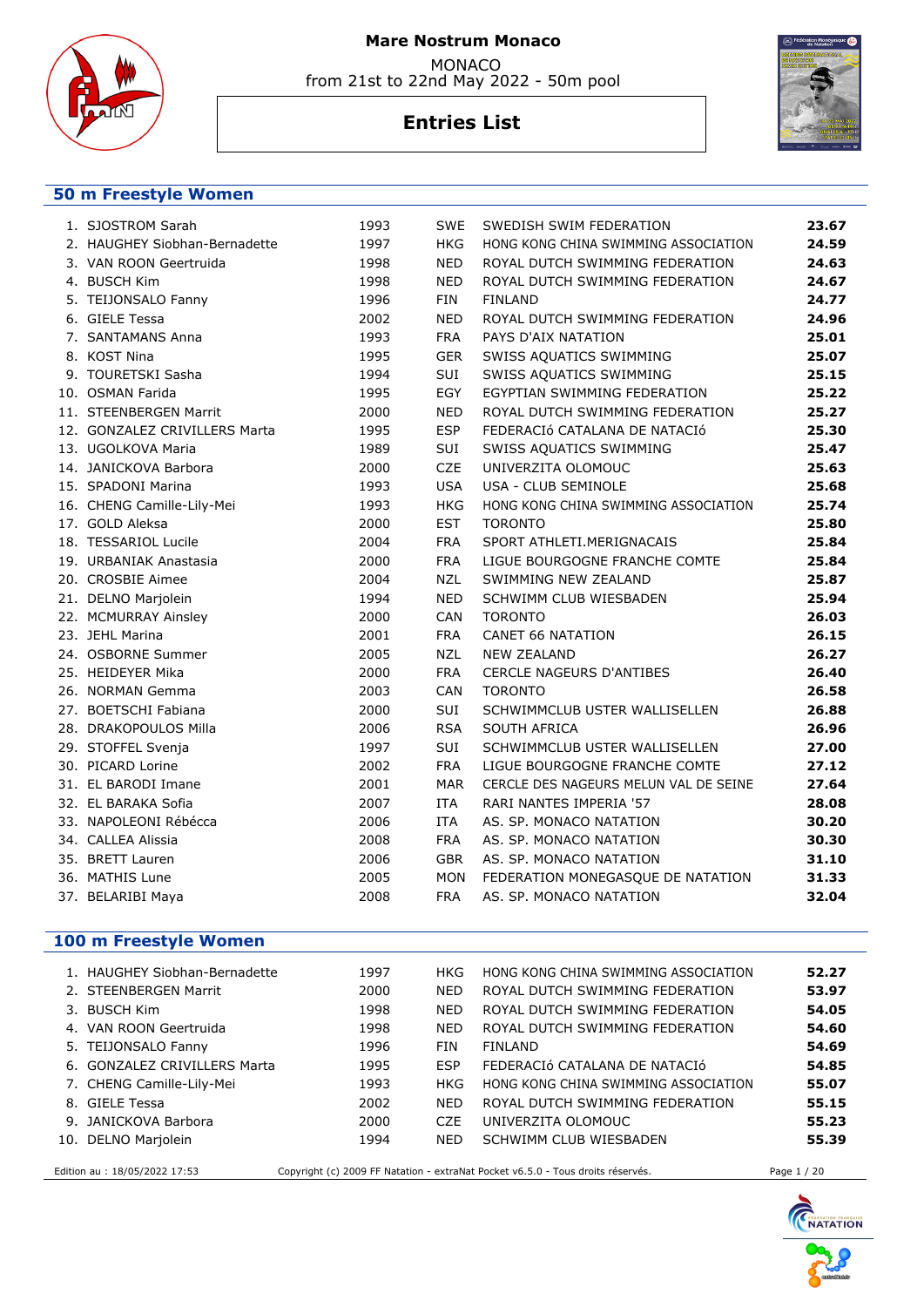

 MONACO from 21st to 22nd May 2022 - 50m pool

# **Entries List**



### **(suite) 100 m Freestyle Women**

| 11. LITTLEJOHN Laura      | 2004 | NZL        | SWIMMING NEW ZEALAND                     | 55.43 |
|---------------------------|------|------------|------------------------------------------|-------|
| 12. SCHULZE Nele          | 2004 | <b>GER</b> | <b>BERLIN - SGN</b>                      | 55.50 |
| 13. TESSARIOL Lucile      | 2004 | <b>FRA</b> | SPORT ATHLETI.MERIGNACAIS                | 55.50 |
| 14. JEHL Marina           | 2001 | <b>FRA</b> | <b>CANET 66 NATATION</b>                 | 55.58 |
| 15. OSMAN Farida          | 1995 | EGY        | EGYPTIAN SWIMMING FEDERATION             | 55.63 |
| 16. TOURETSKI Sasha       | 1994 | <b>SUI</b> | SWISS AQUATICS SWIMMING                  | 55.74 |
| 17. MCMURRAY Ainsley      | 2000 | <b>CAN</b> | <b>TORONTO</b>                           | 55.83 |
| 18. SPADONI Marina        | 1993 | <b>USA</b> | USA - CLUB SEMINOLE                      | 55.86 |
| 19. GOLD Aleksa           | 2000 | <b>EST</b> | <b>TORONTO</b>                           | 55.87 |
| 20. CAMPABADAL Ainhoa     | 2003 | <b>ESP</b> | ROYAL SPANISH SWIMMING FEDERATION        | 55.89 |
| 21. GINGRICH Leah         | 1990 | <b>USA</b> | USA - COLUMBUS AQUATIC CLUB              | 56.12 |
| 22. GODWIN Emma           | 1997 | NZL        | SWIMMING NEW ZEALAND                     | 56.18 |
| 23. URBANIAK Anastasia    | 2000 | <b>FRA</b> | LIGUE BOURGOGNE FRANCHE COMTE            | 56.29 |
| 24. HEIDEYER Mika         | 2000 | <b>FRA</b> | CERCLE NAGEURS D'ANTIBES                 | 56.32 |
| 25. KULLMANN Leonie       | 1999 | <b>GER</b> | <b>BERLIN - SGN</b>                      | 56.38 |
| 26. OSBORNE Summer        | 2005 | NZL        | <b>NEW ZEALAND</b>                       | 56.96 |
| 27. OLIVIER Monique       | 1998 | LUX.       | FÉDÉRATION LUXEMBOURGEOISE DE NATATION E | 57.29 |
| 28. ANGIOLINI Lisa        | 1995 | ITA        | <b>VIRTUS BUONCONVENTO</b>               | 57.30 |
| 29. SASSEVILLE Genevieve  | 2003 | <b>CAN</b> | <b>WHITBY SWIMMING</b>                   | 57.31 |
| 30. HERRERO LAZARO Alba   | 2002 | <b>ESP</b> | ROYAL SPANISH SWIMMING FEDERATION        | 57.35 |
| 31. BOETSCHI Fabiana      | 2000 | <b>SUI</b> | SCHWIMMCLUB USTER WALLISELLEN            | 57.49 |
| 32. CROSBIE Aimee         | 2004 | <b>NZL</b> | SWIMMING NEW ZEALAND                     | 57.78 |
| 33. DRAKOPOULOS Milla     | 2006 | <b>RSA</b> | SOUTH AFRICA                             | 58.31 |
| 34. NORMAN Gemma          | 2003 | <b>CAN</b> | <b>TORONTO</b>                           | 58.45 |
| 35. PICARD Lorine         | 2002 | <b>FRA</b> | LIGUE BOURGOGNE FRANCHE COMTE            | 58.55 |
| 36. REDIN PAGALDAY Maider | 2000 | <b>ESP</b> | <b>CLUB NATACION EASO</b>                | 58.62 |
|                           |      |            |                                          |       |

### **200 m Freestyle Women**

|     | 1. HAUGHEY Siobhan-Bernadette | 1997 | HKG        | HONG KONG CHINA SWIMMING ASSOCIATION     | 1:53.92 |
|-----|-------------------------------|------|------------|------------------------------------------|---------|
| 2.  | <b>STEENBERGEN Marrit</b>     | 2000 | <b>NED</b> | ROYAL DUTCH SWIMMING FEDERATION          | 1:57.28 |
|     | 3. KULLMANN Leonie            | 1999 | <b>GER</b> | <b>BERLIN - SGN</b>                      | 1:57.64 |
|     | JAKABOS Zsuzsanna             | 1989 | <b>HUN</b> | HUNGARIAN SWIMMING FEDERATION            | 1:58.50 |
|     | 5. KESELY Ajna                | 2001 | <b>HUN</b> | HUNGARIAN SWIMMING FEDERATION            | 1:58.78 |
|     | 6. HUTHER Marlene             | 1998 | <b>GER</b> | SWISS AQUATICS TRAINING BASE             | 1:59.14 |
|     | 7. ABRAHAM Lilla-Minna        | 2006 | <b>HUN</b> | HUNGARIAN SWIMMING FEDERATION            | 1:59.92 |
|     | 8. TESSARIOL Lucile           | 2004 | <b>FRA</b> | SPORT ATHLETI.MERIGNACAIS                | 2:00.22 |
|     | 9. HEIDEYER Mika              | 2000 | <b>FRA</b> | <b>CERCLE NAGEURS D'ANTIBES</b>          | 2:00.48 |
| 10. | <b>GOLD Aleksa</b>            | 2000 | <b>EST</b> | <b>TORONTO</b>                           | 2:00.65 |
|     | 11. HERRERO LAZARO Alba       | 2002 | <b>ESP</b> | ROYAL SPANISH SWIMMING FEDERATION        | 2:00.70 |
|     | 12. OLIVIER Monique           | 1998 | <b>LUX</b> | FÉDÉRATION LUXEMBOURGEOISE DE NATATION E | 2:00.71 |
|     | 13. CAMPABADAL Ainhoa         | 2003 | <b>ESP</b> | ROYAL SPANISH SWIMMING FEDERATION        | 2:00.98 |
|     | 14. JUSTE SANCHEZ Paula       | 2003 | <b>ESP</b> | ROYAL SPANISH SWIMMING FEDERATION        | 2:01.25 |
|     | 15. DEANS Caitlin             | 1999 | <b>NZL</b> | SWIMMING NEW ZEALAND                     | 2:01.57 |
|     | 16. LITTLEJOHN Laura          | 2004 | <b>NZL</b> | SWIMMING NEW ZEALAND                     | 2:01.68 |
| 17. | <b>JEHL Marina</b>            | 2001 | <b>FRA</b> | <b>CANET 66 NATATION</b>                 | 2:01.96 |
|     | 18. CHENG Camille-Lily-Mei    | 1993 | <b>HKG</b> | HONG KONG CHINA SWIMMING ASSOCIATION     | 2:02.11 |
|     | 19. MCMURRAY Ainsley          | 2000 | <b>CAN</b> | <b>TORONTO</b>                           | 2:02.56 |
|     | 20. OSBORNE Summer            | 2005 | <b>NZL</b> | <b>NEW ZEALAND</b>                       | 2:03.68 |
|     | 21. HOWARD Ann                | 2000 | CAN        | <b>TORONTO</b>                           | 2:04.85 |
|     |                               |      |            |                                          |         |

Edition au : 18/05/2022 17:53 Copyright (c) 2009 FF Natation - extraNat Pocket v6.5.0 - Tous droits réservés. Page 2 / 20

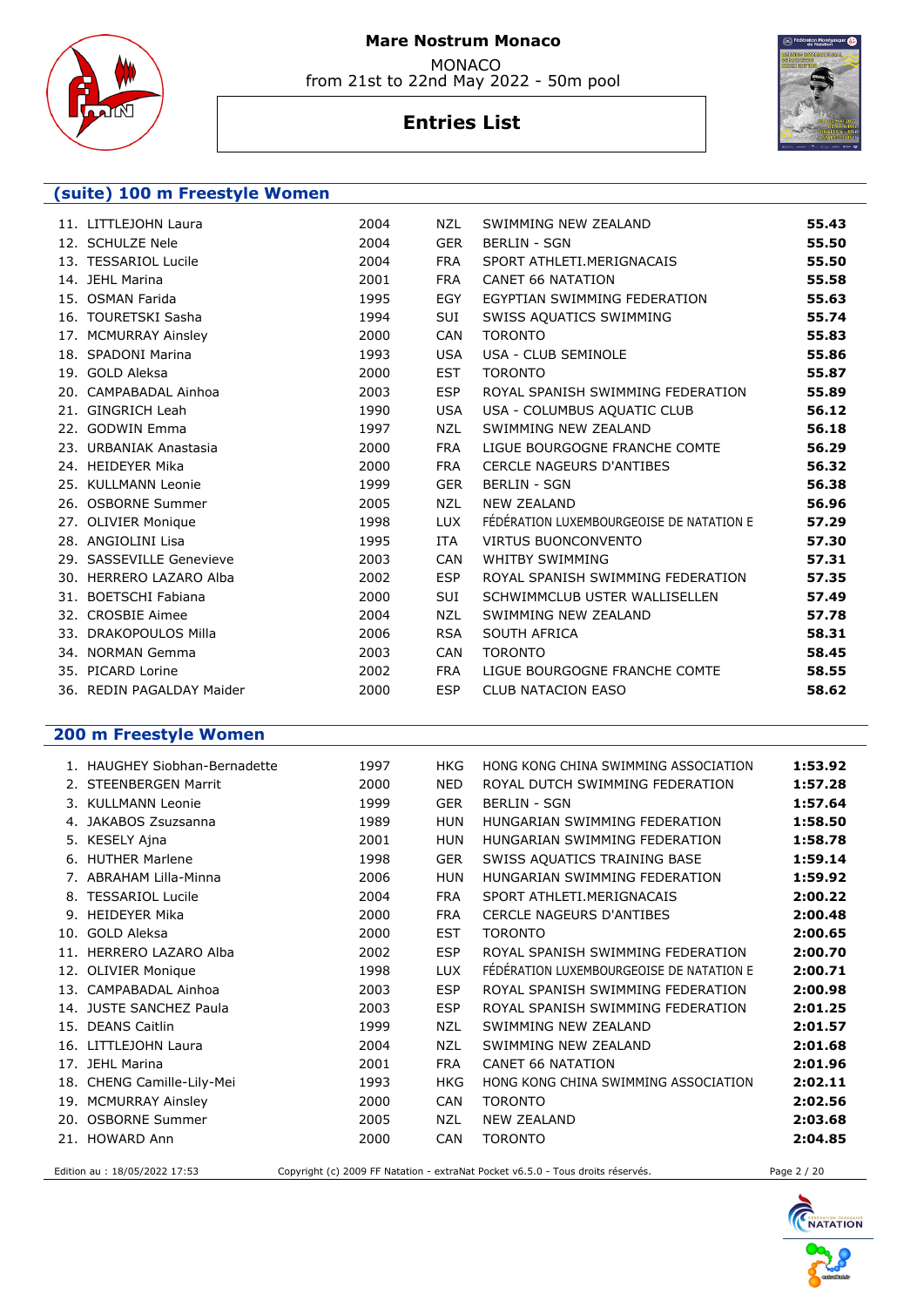MONACO from 21st to 22nd May 2022 - 50m pool



### **Entries List**



|     | (suite) 200 m Freestyle Women |      |            |                                          |         |
|-----|-------------------------------|------|------------|------------------------------------------|---------|
| 22. | WALSHE Ellen                  | 2001 | IRL        | UNIVERSITY OF TENNESSEE                  | 2:04.93 |
|     | 23. BOETSCHI Fabiana          | 2000 | <b>SUI</b> | SCHWIMMCLUB USTER WALLISELLEN            | 2:05.57 |
|     | 24. FISCHER Bente             | 1997 | GFR        | SPORT-UNION NECKARSULM                   | 2:06.13 |
|     | 25. ESPINOSA PATILLA Claudia  | 2003 | <b>FSP</b> | FEDERACIÓ CATALANA DE NATACIÓ            | 2:06.46 |
|     | 26. GELFMANN Soizic           | 2001 | <b>FRA</b> | <b>CERCLE NAGEURS D'ANTIBES</b>          | 2:08.12 |
|     | 27. JOMINET Lou               | 2005 | <b>TUX</b> | FÉDÉRATION LUXEMBOURGEOISE DE NATATION E | 2:08.80 |

### **400 m Freestyle Women**

| 1. KESELY Ajna         | 2001 | HUN        | HUNGARIAN SWIMMING FEDERATION            | 4:05.34 |
|------------------------|------|------------|------------------------------------------|---------|
| 2. KULLMANN Leonie     | 1999 | <b>GER</b> | <b>BERLIN - SGN</b>                      | 4:06.25 |
| 3. OLIVIER Monique     | 1998 | <b>LUX</b> | FÉDÉRATION LUXEMBOURGEOISE DE NATATION E | 4:11.59 |
| 4. HERRERO LAZARO Alba | 2002 | <b>ESP</b> | ROYAL SPANISH SWIMMING FEDERATION        | 4:12.17 |
| 5. JUSTE SANCHEZ Paula | 2003 | <b>ESP</b> | ROYAL SPANISH SWIMMING FEDERATION        | 4:13.70 |
| 6. CAMPABADAL Ainhoa   | 2003 | <b>ESP</b> | ROYAL SPANISH SWIMMING FEDERATION        | 4:14.68 |
| 7. DEANS Caitlin       | 1999 | <b>NZL</b> | SWIMMING NEW ZEALAND                     | 4:15.76 |
| 8. ABRAHAM Lilla-Minna | 2006 | HUN        | HUNGARIAN SWIMMING FEDERATION            | 4:16.34 |
| 9. HOWARD Ann          | 2000 | CAN        | <b>TORONTO</b>                           | 4:22.25 |
| 10. LITTLEJOHN Laura   | 2004 | NZL        | SWIMMING NEW ZEALAND                     | 4:22.64 |
| 11. JOMINET Lou        | 2005 | <b>LUX</b> | FÉDÉRATION LUXEMBOURGEOISE DE NATATION E | 4:29.57 |

#### **50 m Backstroke Women**

| 1. DE WAARD Maaike            | 1996 | <b>NED</b> | ROYAL DUTCH SWIMMING FEDERATION   | 27.69 |
|-------------------------------|------|------------|-----------------------------------|-------|
| 2. WILM Ingrid                | 1998 | <b>CAN</b> | <b>CASCADE SWIM CLUB</b>          | 27.78 |
| 3. JALLOW Mimosa              | 1994 | FIN        | <b>FINLAND</b>                    | 27.97 |
| 4. GIELE Tessa                | 2002 | <b>NED</b> | ROYAL DUTCH SWIMMING FEDERATION   | 28.01 |
| 5. KOST Nina                  | 1995 | <b>GER</b> | SWISS AQUATICS SWIMMING           | 28.09 |
| 6. PRADELL CARRASCO Mireia    | 1995 | <b>ESP</b> | FEDERACIÓ CATALANA DE NATACIÓ     | 28.20 |
| 7. TEREBO Emma                | 1998 | <b>FRA</b> | AMIENS METROPOLE NATATION         | 28.29 |
| 8. KUBOVA Simona              | 1991 | <b>CZE</b> | CZECH NATIONAL SWIMMING TEAM      | 28.30 |
| 9. MAHIEU Pauline             | 1999 | <b>FRA</b> | <b>CANET 66 NATATION</b>          | 28.32 |
| 10. OUWEHAND Vanessa-Hazel    | 1999 | <b>NZL</b> | SWIMMING NEW ZEALAND              | 28.38 |
| 11. GOBET Malika              | 2004 | <b>SUI</b> | <b>GENEVE NATATION 1885</b>       | 28.79 |
| 12. UPANNE Lotta              | 1998 | <b>FIN</b> | <b>FINLAND</b>                    | 28.94 |
| 13. JANICKOVA Barbora         | 2000 | <b>CZE</b> | UNIVERZITA OLOMOUC                | 29.36 |
| 14. ESPINOSA PATILLA Claudia  | 2003 | <b>ESP</b> | FEDERACIÓ CATALANA DE NATACIÓ     | 29.39 |
| 15. CANDELON Louna            | 2004 | <b>FRA</b> | <b>CANET 66 NATATION</b>          | 29.48 |
| 16. PATEL Maana               | 2000 | <b>IND</b> | SWIMMING FEDERATION OF INDIA      | 29.78 |
| 17. GODWIN Emma               | 1997 | <b>NZL</b> | SWIMMING NEW ZEALAND              | 29.86 |
| 18. KARY Raili                | 2002 | <b>CAN</b> | <b>TORONTO</b>                    | 29.91 |
| 19. DRAKOPOULOS Milla         | 2006 | <b>RSA</b> | SOUTH AFRICA                      | 30.07 |
| 20. BATTI Sara                | 1996 | <b>ITA</b> | <b>VIRTUS BUONCONVENTO</b>        | 30.20 |
| 21. PAMMER Cornelia           | 2000 | <b>AUT</b> | <b>AUSTRIA</b>                    | 30.21 |
| 22. CHETANA BASKER Suvana     | 2003 | <b>IND</b> | SWIMMING FEDERATION OF INDIA      | 30.67 |
| 23. NORMAN Gemma              | 2003 | <b>CAN</b> | <b>TORONTO</b>                    | 30.90 |
| 24. PICARD Lorine             | 2002 | <b>FRA</b> | LIGUE BOURGOGNE FRANCHE COMTE     | 30.94 |
| 25. GUIRADO Lou               | 2002 | <b>FRA</b> | <b>CERCLE NAGEURS D'ANTIBES</b>   | 31.00 |
| 26. CERMELLI DAVEGNA Carolina | 2001 | <b>PAN</b> | EQUIPO BELDAGANS PLUS             | 31.15 |
| 27. MATHIS Lune               | 2005 | <b>MON</b> | FEDERATION MONEGASQUE DE NATATION | 35.00 |
|                               |      |            |                                   |       |

Edition au : 18/05/2022 17:53 Copyright (c) 2009 FF Natation - extraNat Pocket v6.5.0 - Tous droits réservés. Page 3 / 20

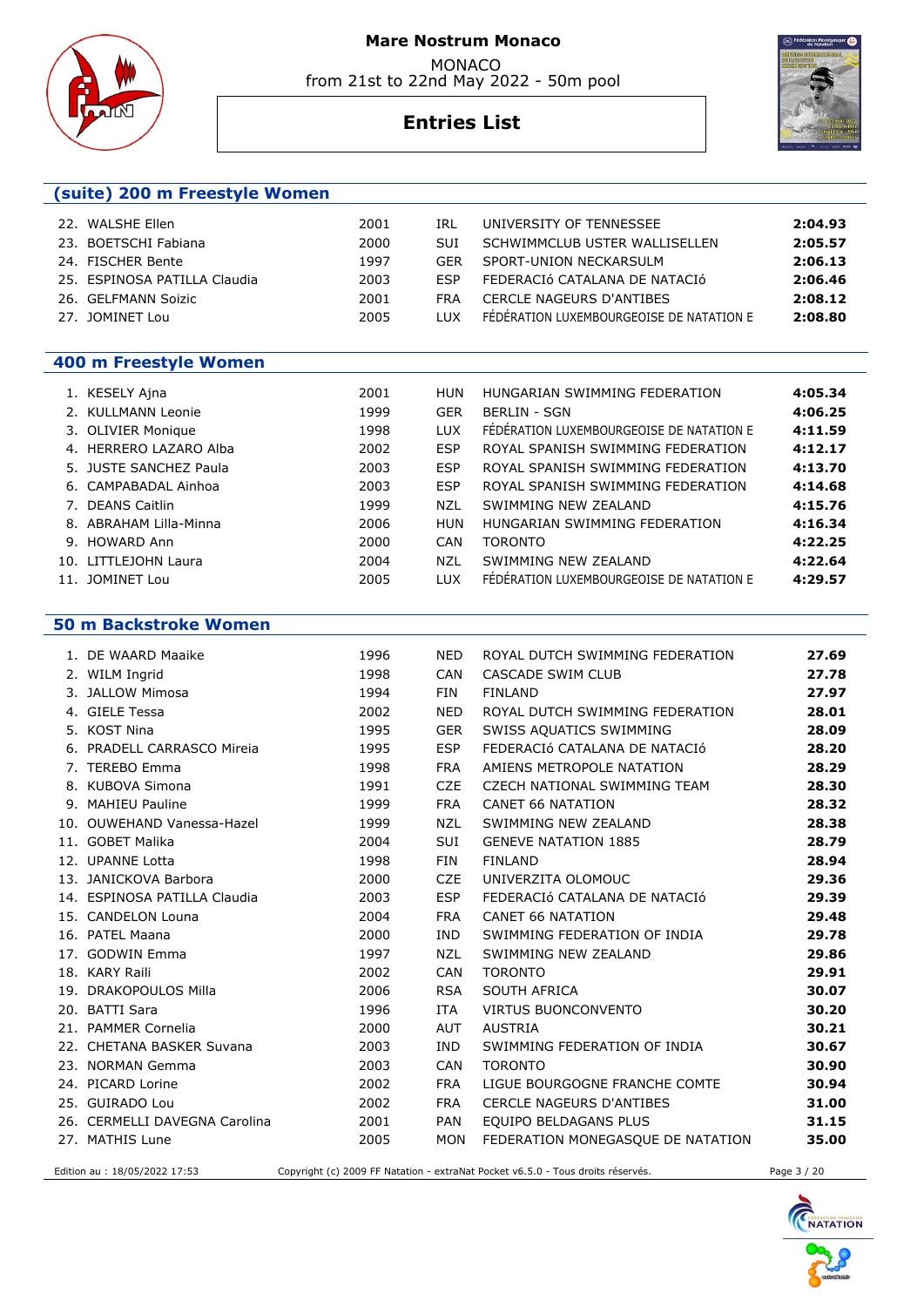

 MONACO from 21st to 22nd May 2022 - 50m pool

# **Entries List**



#### **100 m Backstroke Women**

| 1. DE WAARD Maaike            | 1996 | <b>NED</b> | ROYAL DUTCH SWIMMING FEDERATION | 59.62   |
|-------------------------------|------|------------|---------------------------------|---------|
| 2. TEREBO Emma                | 1998 | <b>FRA</b> | AMIENS METROPOLE NATATION       | 59.64   |
| 3. WILM Ingrid                | 1998 | <b>CAN</b> | CASCADE SWIM CLUB               | 59.75   |
| 4. JALLOW Mimosa              | 1994 | <b>FIN</b> | <b>FINLAND</b>                  | 1:00.06 |
| 5. KOST Nina                  | 1995 | <b>GER</b> | SWISS AQUATICS SWIMMING         | 1:00.35 |
| 6. KUBOVA Simona              | 1991 | <b>CZE</b> | CZECH NATIONAL SWIMMING TEAM    | 1:00.43 |
| 7. MAHIEU Pauline             | 1999 | <b>FRA</b> | <b>CANET 66 NATATION</b>        | 1:00.67 |
| 8. OUWEHAND Vanessa-Hazel     | 1999 | <b>NZL</b> | SWIMMING NEW ZEALAND            | 1:01.35 |
| 9. KARY Raili                 | 2002 | <b>CAN</b> | <b>TORONTO</b>                  | 1:01.71 |
| 10. GOLD Aleksa               | 2000 | <b>EST</b> | <b>TORONTO</b>                  | 1:01.85 |
| 11. ESPINOSA PATILLA Claudia  | 2003 | <b>ESP</b> | FEDERACIÓ CATALANA DE NATACIÓ   | 1:02.08 |
| 12. PRADELL CARRASCO Mireia   | 1995 | <b>ESP</b> | FEDERACIÓ CATALANA DE NATACIÓ   | 1:02.09 |
| 13. MENSING Jenny             | 1986 | <b>GER</b> | SCHWIMM CLUB WIESBADEN          | 1:02.35 |
| 14. MEDER Rebecca             | 2002 | <b>RSA</b> | SOUTH AFRICA                    | 1:02.55 |
| 15. UPANNE Lotta              | 1998 | <b>FIN</b> | <b>FINLAND</b>                  | 1:02.64 |
| 16. GOBET Malika              | 2004 | <b>SUI</b> | <b>GENEVE NATATION 1885</b>     | 1:03.00 |
| 17. BATTI Sara                | 1996 | <b>ITA</b> | <b>VIRTUS BUONCONVENTO</b>      | 1:03.71 |
| 18. DRAKOPOULOS Milla         | 2006 | <b>RSA</b> | SOUTH AFRICA                    | 1:03.76 |
| 19. PATEL Maana               | 2000 | <b>IND</b> | SWIMMING FEDERATION OF INDIA    | 1:03.77 |
| 20. CANDELON Louna            | 2004 | <b>FRA</b> | <b>CANET 66 NATATION</b>        | 1:03.79 |
| 21. CHETANA BASKER Suvana     | 2003 | <b>IND</b> | SWIMMING FEDERATION OF INDIA    | 1:03.88 |
| 22. LAUKKANEN Jenna           | 1995 | <b>FIN</b> | <b>FINLAND</b>                  | 1:03.89 |
| 23. GODWIN Emma               | 1997 | NZL        | SWIMMING NEW ZEALAND            | 1:04.08 |
| 24. PAMMER Cornelia           | 2000 | <b>AUT</b> | <b>AUSTRIA</b>                  | 1:04.34 |
| 25. CERMELLI DAVEGNA Carolina | 2001 | <b>PAN</b> | EQUIPO BELDAGANS PLUS           | 1:04.51 |
| 26. VIACAVA Giulia            | 2006 | ITA        | AS. SP. MONACO NATATION         | 1:04.76 |
| 27. GIELE Tessa               | 2002 | <b>NED</b> | ROYAL DUTCH SWIMMING FEDERATION | 1:05.56 |
| 28. PICARD Lorine             | 2002 | <b>FRA</b> | LIGUE BOURGOGNE FRANCHE COMTE   | 1:06.40 |
|                               |      |            |                                 |         |

#### **200 m Backstroke Women**

| 1. NYIRADI Reka                | 2004 | HUN        | HUNGARIAN SWIMMING FEDERATION | 2:10.44 |
|--------------------------------|------|------------|-------------------------------|---------|
| 2. WILM Ingrid                 | 1998 | <b>CAN</b> | CASCADE SWIM CLUB             | 2:11.61 |
| 3. GOLD Aleksa                 | 2000 | <b>EST</b> | <b>TORONTO</b>                | 2:11.70 |
| 4. KOST Nina                   | 1995 | <b>GER</b> | SWISS AQUATICS SWIMMING       | 2:11.84 |
| 5. GODWIN Emma                 | 1997 | NZL        | SWIMMING NEW ZEALAND          | 2:12.36 |
| 6. MAHIEU Pauline              | 1999 | <b>FRA</b> | CANET 66 NATATION             | 2:12.48 |
| 7. MENSING Jenny               | 1986 | <b>GER</b> | SCHWIMM CLUB WIESBADEN        | 2:14.42 |
| 8. KARY Raili                  | 2002 | <b>CAN</b> | <b>TORONTO</b>                | 2:15.08 |
| 9. BATTI Sara                  | 1996 | <b>ITA</b> | VIRTUS BUONCONVENTO           | 2:15.82 |
| 10. MCCARTHY Georgina-Phillipa | 2002 | NZL        | SWIMMING NEW ZEALAND          | 2:16.20 |
| 11. CERMELLI DAVEGNA Carolina  | 2001 | <b>PAN</b> | EQUIPO BELDAGANS PLUS         | 2:17.61 |
| 12. CANDELON Louna             | 2004 | <b>FRA</b> | CANET 66 NATATION             | 2:19.01 |
| 13. VIACAVA Giulia             | 2006 | <b>ITA</b> | AS. SP. MONACO NATATION       | 2:20.04 |
| 14. DRAKOPOULOS Milla          | 2006 | <b>RSA</b> | SOUTH AFRICA                  | 2:20.07 |
| 15. ROVERSI Paola              | 2005 | ITA        | CANOTTIERI BALDESIO           | 2:20.51 |
|                                |      |            |                               |         |

# **50 m Breaststroke Women**  1. VAN NIEKERK Lara 2003 RSA SOUTH AFRICA **29.72** Edition au : 18/05/2022 17:53 Copyright (c) 2009 FF Natation - extraNat Pocket v6.5.0 - Tous droits réservés. Page 4 / 20

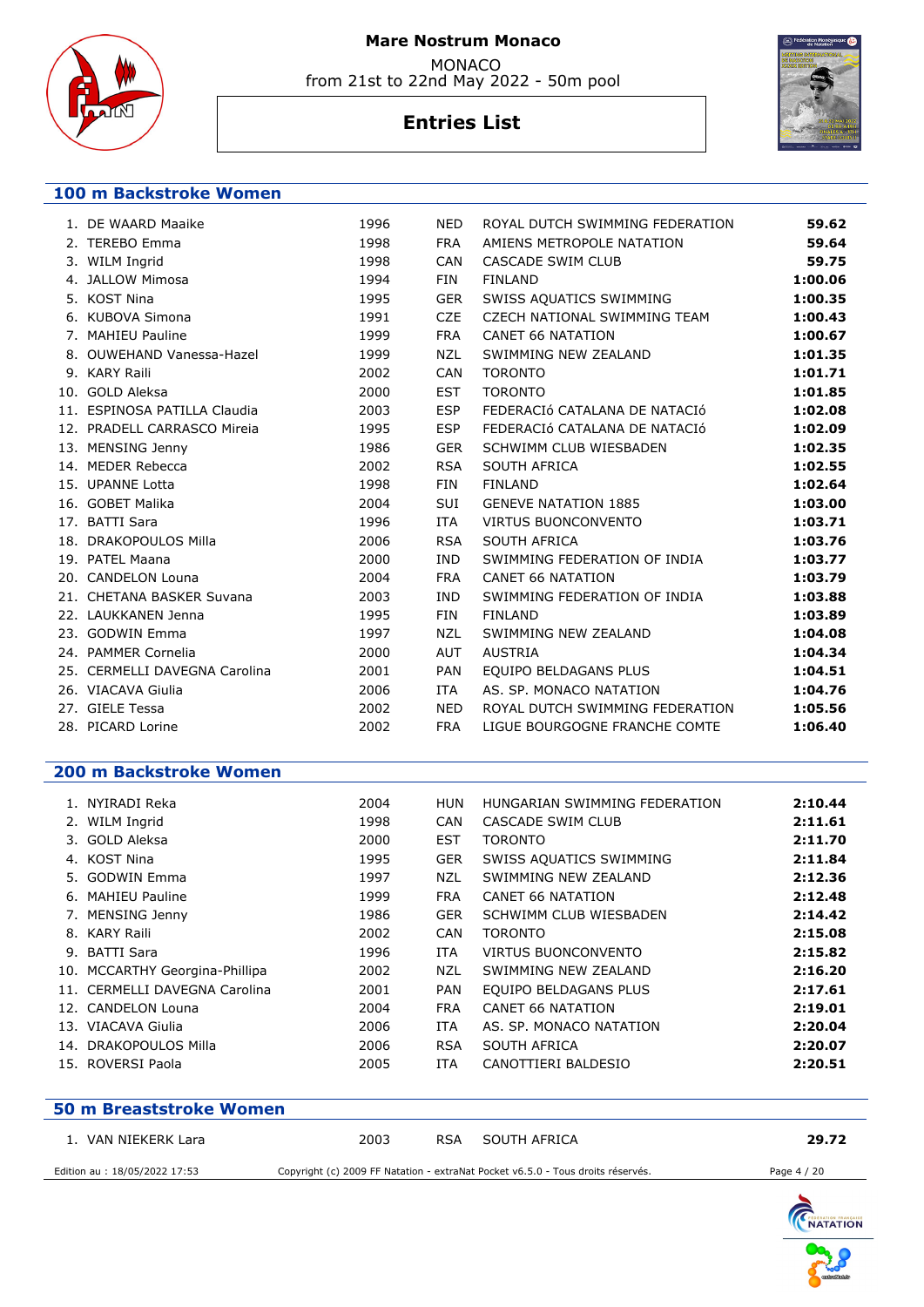

 MONACO from 21st to 22nd May 2022 - 50m pool

# **Entries List**



#### **(suite) 50 m Breaststroke Women**

| 2. HANSSON Sophie       | 1998 | <b>SWE</b> | HELSINGBORG SIMSALLSKAP                | 30.31 |
|-------------------------|------|------------|----------------------------------------|-------|
| 3. JACOBY Lydia         | 2004 | <b>USA</b> | USA - SEWARD TSUNAMI SWIM CLUB         | 30.35 |
| 4. KIVIRINTA Veera      | 1995 | FIN        | <b>FINLAND</b>                         | 30.72 |
| 5. ANGIOLINI Lisa       | 1995 | <b>ITA</b> | VIRTUS BUONCONVENTO                    | 31.02 |
| 6. MAMIE Lisa           | 1998 | SUI        | SWISS AQUATICS SWIMMING                | 31.17 |
| 7. BUSCH Kim            | 1998 | <b>NED</b> | ROYAL DUTCH SWIMMING FEDERATION        | 31.22 |
| 8. LAUKKANEN Jenna      | 1995 | <b>FIN</b> | <b>FINLAND</b>                         | 31.28 |
| 9. SCHULZE Nele         | 2004 | <b>GER</b> | <b>BERLIN - SGN</b>                    | 31.59 |
| 10. LAHTINEN Laura      | 2003 | <b>FIN</b> | <b>FINLAND</b>                         | 31.60 |
| 11. MCSHARRY Mona       | 2000 | <b>IRL</b> | UNIVERSITY OF TENNESSEE                | 31.66 |
| 12. PAMMER Cornelia     | 2000 | <b>AUT</b> | <b>AUSTRIA</b>                         | 31.92 |
| 13. SCHRODER Matilde    | 1996 | <b>DEN</b> | SIGMA SWIM                             | 31.93 |
| 14. JACKSON Kaylee      | 2001 | <b>NZL</b> | SWIMMING NEW ZEALAND                   | 32.02 |
| 15. MUELLNER Lea        | 2003 | NZL        | SWIMMING NEW ZEALAND                   | 32.37 |
| 16. RUUSKA Martta       | 2003 | FIN        | <b>FINLAND</b>                         | 32.40 |
| 17. GIELE Tessa         | 2002 | <b>NED</b> | ROYAL DUTCH SWIMMING FEDERATION        | 32.63 |
| 18. CHUFFART Claire     | 2004 | <b>FRA</b> | <b>CERCLE NAGEURS D'ANTIBES</b>        | 32.83 |
| 19. STAUDINGER Sara     | 1999 | <b>SUI</b> | SCHWIMMCLUB USTER WALLISELLEN          | 32.89 |
| 20. FROISSART Alexandra | 1998 | <b>SUI</b> | <b>GENEVE NATATION 1885</b>            | 32.96 |
| 21. BREARS Mackenzie    | 2003 | <b>NZL</b> | <b>NEW ZEALAND</b>                     | 32.97 |
| 22. EL BARODI Imane     | 2001 | <b>MAR</b> | CERCLE DES NAGEURS MELUN VAL DE SEINE  | 33.02 |
| 23. HARRIS Phoebe       | 2001 | NZL        | <b>NEW ZEALAND</b>                     | 33.35 |
| 24. CIFELLI Elisa       | 2005 | <b>ITA</b> | RARI NANTES IMPERIA '57                | 33.52 |
| 25. TUDO CUBELLS Nadia  | 1997 | AND        | SPORT-UNION NECKARSULM                 | 33.63 |
| 26. DE GROOT Fenna      | 1997 | <b>NED</b> | <b>ALBION</b>                          | 34.07 |
| 27. MCDONALD Abigail    | 2001 | <b>CAN</b> | <b>TORONTO</b>                         | 34.63 |
| 28. MARIC Lea           | 2007 | <b>FRA</b> | AS. SP. MONACO NATATION                | 34.95 |
| 29. BROC Justine        | 2001 | <b>FRA</b> | NATATION DE VILLEFRANCHE EN BEAUJOLAIS | 36.00 |
| 30. BRETT Lauren        | 2006 | <b>GBR</b> | AS. SP. MONACO NATATION                | 39.00 |
|                         |      |            |                                        |       |

#### **100 m Breaststroke Women**

| 1. JACOBY Lydia         | 2004 | USA        | USA - SEWARD TSUNAMI SWIM CLUB  | 1:04.95 |
|-------------------------|------|------------|---------------------------------|---------|
| 2. HANSSON Sophie       | 1998 | <b>SWE</b> | HELSINGBORG SIMSALLSKAP         | 1:05.66 |
| 3. VAN NIEKERK Lara     | 2003 | <b>RSA</b> | <b>SOUTH AFRICA</b>             | 1:05.67 |
| <b>MCSHARRY Mona</b>    | 2000 | IRL        | UNIVERSITY OF TENNESSEE         | 1:06.29 |
| 5. MAMIE Lisa           | 1998 | <b>SUI</b> | SWISS AQUATICS SWIMMING         | 1:06.60 |
| 6. ANGIOLINI Lisa       | 1995 | ITA        | <b>VIRTUS BUONCONVENTO</b>      | 1:06.82 |
| 7. TES Schouten         | 2000 | <b>NED</b> | ROYAL DUTCH SWIMMING FEDERATION | 1:06.92 |
| 8. VALL MONTERO Jessica | 1988 | <b>ESP</b> | CLUB NATACIO SANT ANDREU        | 1:07.00 |
| 9. LAUKKANEN Jenna      | 1995 | FIN        | <b>FINLAND</b>                  | 1:08.33 |
| 10. FISCHER Bente       | 1997 | <b>GER</b> | SPORT-UNION NECKARSULM          | 1:08.36 |
| 11. KIVIRINTA Veera     | 1995 | FIN        | <b>FINLAND</b>                  | 1:08.59 |
| 12. SCHRODER Matilde    | 1996 | <b>DEN</b> | SIGMA SWIM                      | 1:08.59 |
| 13. SCHULZE Nele        | 2004 | <b>GER</b> | <b>BERLIN - SGN</b>             | 1:08.64 |
| 14. HUTHER Marlene      | 1998 | <b>GER</b> | SWISS AQUATICS TRAINING BASE    | 1:08.95 |
| 15. RUUSKA Martta       | 2003 | <b>FIN</b> | <b>FINLAND</b>                  | 1:10.26 |
| 16. PAMMER Cornelia     | 2000 | <b>AUT</b> | <b>AUSTRIA</b>                  | 1:10.52 |
| 17. STAUDINGER Sara     | 1999 | <b>SUI</b> | SCHWIMMCLUB USTER WALLISELLEN   | 1:10.81 |
| 18. MUELLNER Lea        | 2003 | <b>NZL</b> | SWIMMING NEW ZEALAND            | 1:11.01 |
|                         |      |            |                                 |         |

Edition au : 18/05/2022 17:53 Copyright (c) 2009 FF Natation - extraNat Pocket v6.5.0 - Tous droits réservés. Page 5 / 20

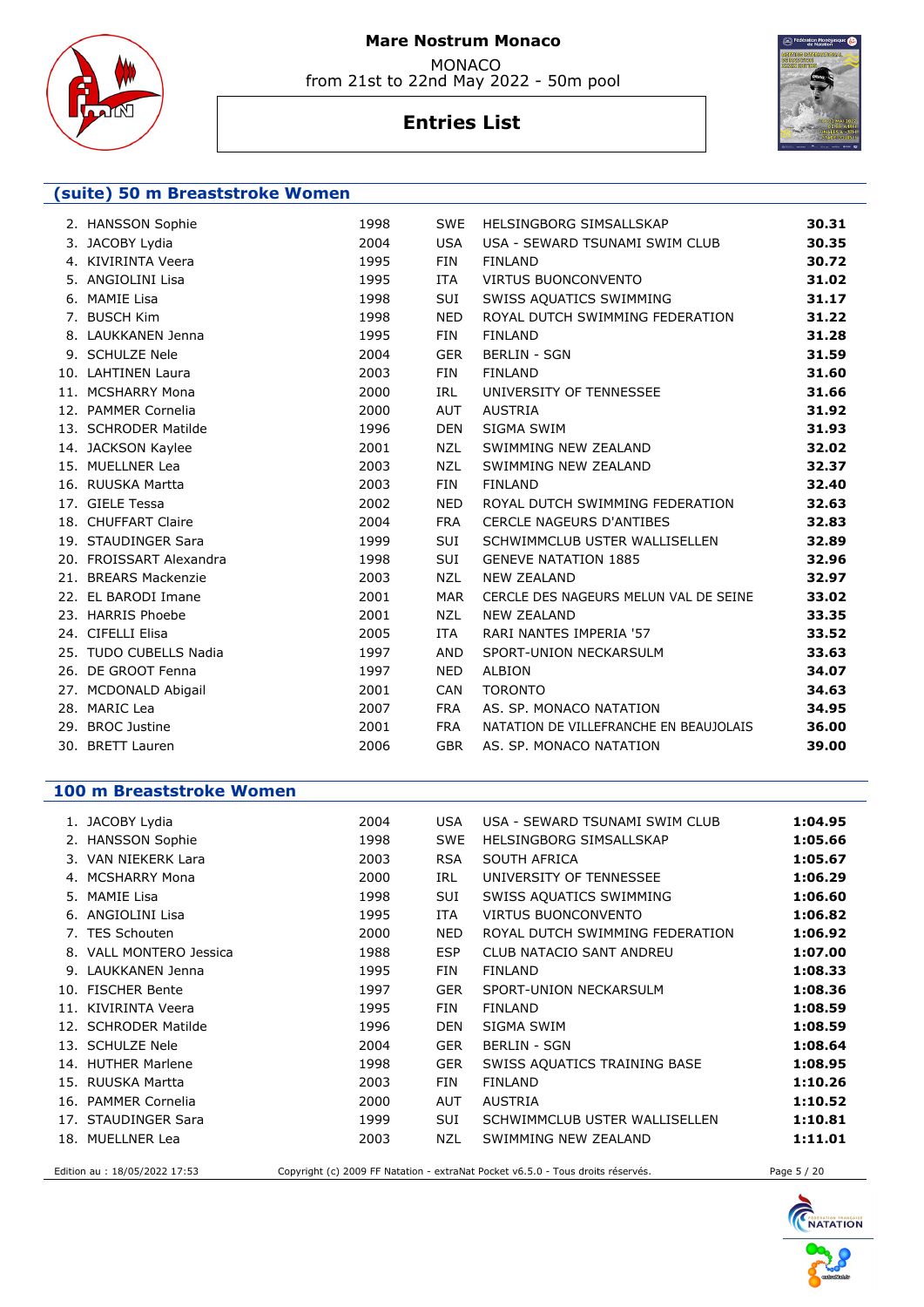

from 21st to 22nd May 2022 - 50m pool

# **Entries List**

| (suite) 100 m Breaststroke Women |      |            |                                        |         |  |  |  |
|----------------------------------|------|------------|----------------------------------------|---------|--|--|--|
| 19. CHUFFART Claire              | 2004 | <b>FRA</b> | <b>CERCLE NAGEURS D'ANTIBES</b>        | 1:11.37 |  |  |  |
| 20. JACKSON Kaylee               | 2001 | <b>NZL</b> | SWIMMING NEW ZEALAND                   | 1:11.58 |  |  |  |
| 21. MCDONALD Abigail             | 2001 | <b>CAN</b> | <b>TORONTO</b>                         | 1:11.58 |  |  |  |
| 22. FROISSART Alexandra          | 1998 | <b>SUI</b> | <b>GENEVE NATATION 1885</b>            | 1:11.77 |  |  |  |
| 23. CIFELLI Elisa                | 2005 | <b>ITA</b> | RARI NANTES IMPERIA '57                | 1:11.96 |  |  |  |
| 24. BREARS Mackenzie             | 2003 | NZL        | <b>NEW ZEALAND</b>                     | 1:12.09 |  |  |  |
| 25. TUDO CUBELLS Nadia           | 1997 | AND        | SPORT-UNION NECKARSULM                 | 1:12.50 |  |  |  |
| 26. HARRIS Phoebe                | 2001 | <b>NZL</b> | <b>NEW ZEALAND</b>                     | 1:13.35 |  |  |  |
| 27. ACQUARONA Martina            | 2006 | <b>ITA</b> | RARI NANTES IMPERIA '57                | 1:13.70 |  |  |  |
| 28. BOETSCHI Fabiana             | 2000 | <b>SUI</b> | SCHWIMMCLUB USTER WALLISELLEN          | 1:13.81 |  |  |  |
| 29. MARIC Lea                    | 2007 | <b>FRA</b> | AS. SP. MONACO NATATION                | 1:15.48 |  |  |  |
| 30. BROC Justine                 | 2001 | <b>FRA</b> | NATATION DE VILLEFRANCHE EN BEAUJOLAIS | 1:16.78 |  |  |  |

# **200 m Breaststroke Women**

|    | 1. MAMIE Lisa           | 1998 | SUI        | SWISS AQUATICS SWIMMING                | 2:22.05 |
|----|-------------------------|------|------------|----------------------------------------|---------|
|    | 2. VALL MONTERO Jessica | 1988 | <b>ESP</b> | CLUB NATACIO SANT ANDREU               | 2:23.00 |
|    | 3. HANSSON Sophie       | 1998 | <b>SWE</b> | HELSINGBORG SIMSALLSKAP                | 2:23.82 |
| 4. | <b>MCSHARRY Mona</b>    | 2000 | <b>IRL</b> | UNIVERSITY OF TENNESSEE                | 2:25.08 |
| 5. | ANGIOLINI Lisa          | 1995 | ITA.       | <b>VIRTUS BUONCONVENTO</b>             | 2:25.16 |
| 6. | <b>FISCHER Bente</b>    | 1997 | <b>GER</b> | SPORT-UNION NECKARSULM                 | 2:25.77 |
|    | 7. TES Schouten         | 2000 | <b>NED</b> | ROYAL DUTCH SWIMMING FEDERATION        | 2:26.13 |
|    | 8. JACOBY Lydia         | 2004 | <b>USA</b> | USA - SEWARD TSUNAMI SWIM CLUB         | 2:26.60 |
|    | 9. RUUSKA Martta        | 2003 | <b>FIN</b> | <b>FINLAND</b>                         | 2:28.04 |
|    | 10. SCHULZE Nele        | 2004 | <b>GER</b> | <b>BERLIN - SGN</b>                    | 2:29.97 |
|    | 11. STAUDINGER Sara     | 1999 | <b>SUI</b> | SCHWIMMCLUB USTER WALLISELLEN          | 2:30.68 |
|    | 12. CHUFFART Claire     | 2004 | <b>FRA</b> | <b>CERCLE NAGEURS D'ANTIBES</b>        | 2:33.29 |
|    | 13. HARRIS Phoebe       | 2001 | <b>NZL</b> | <b>NEW ZEALAND</b>                     | 2:35.10 |
|    | 14. MCDONALD Abigail    | 2001 | <b>CAN</b> | <b>TORONTO</b>                         | 2:35.38 |
|    | 15. TUDO CUBELLS Nadia  | 1997 | AND        | SPORT-UNION NECKARSULM                 | 2:36.80 |
|    | 16. ACQUARONA Martina   | 2006 | ITA.       | RARI NANTES IMPERIA '57                | 2:37.33 |
|    | 17. BROC Justine        | 2001 | <b>FRA</b> | NATATION DE VILLEFRANCHE EN BEAUJOLAIS | 2:44.13 |
|    | 18. MARIC Lea           | 2007 | <b>FRA</b> | AS. SP. MONACO NATATION                | 2:44.25 |
|    |                         |      |            |                                        |         |

### **50 m Butterfly Women**

| 1. SJOSTROM Sarah         | 1993 | <b>SWE</b> | SWEDISH SWIM FEDERATION                                                          | 24.43 |
|---------------------------|------|------------|----------------------------------------------------------------------------------|-------|
| 2. DE WAARD Maaike        | 1996 | NED.       | ROYAL DUTCH SWIMMING FEDERATION                                                  | 25.76 |
| 3. OSMAN Farida           | 1995 | EGY        | EGYPTIAN SWIMMING FEDERATION                                                     | 25.95 |
| 4. GIELE Tessa            | 2002 | NED.       | ROYAL DUTCH SWIMMING FEDERATION                                                  | 25.96 |
| 5. BUSCH Kim              | 1998 | NED.       | ROYAL DUTCH SWIMMING FEDERATION                                                  | 26.04 |
| 6. OUWEHAND Vanessa-Hazel | 1999 | NZL        | SWIMMING NEW ZEALAND                                                             | 26.42 |
| 7. STOFFEL Svenja         | 1997 | <b>SUI</b> | SCHWIMMCLUB USTER WALLISELLEN                                                    | 26.83 |
| 8. RESSENCOURT Lilou      | 2003 | <b>FRA</b> | OLYMPIC NICE NATATION                                                            | 27.04 |
| 9. LAUKKANEN Jenna        | 1995 | FIN        | <b>FINLAND</b>                                                                   | 27.05 |
| 10. REDIN PAGALDAY Maider | 2000 | ESP        | CLUB NATACION EASO                                                               | 27.12 |
| 11. UGOLKOVA Maria        | 1989 | <b>SUI</b> | SWISS AQUATICS SWIMMING                                                          | 27.26 |
| 12. SASSEVILLE Genevieve  | 2003 | <b>CAN</b> | WHITBY SWIMMING                                                                  | 27.30 |
| 13. URBANIAK Anastasia    | 2000 | <b>FRA</b> | LIGUE BOURGOGNE FRANCHE COMTE                                                    | 27.33 |
| 14. GINGRICH Leah         | 1990 | <b>USA</b> | USA - COLUMBUS AQUATIC CLUB                                                      | 27.34 |
|                           |      |            | ,但是我们的人,我们也不会不会不会。""我们的人,我们也不会不会不会。""我们的人,我们也不会不会不会。""我们的人,我们也不会不会不会不会不会不会。""我们的 |       |

Edition au : 18/05/2022 17:53 Copyright (c) 2009 FF Natation - extraNat Pocket v6.5.0 - Tous droits réservés. Page 6 / 20



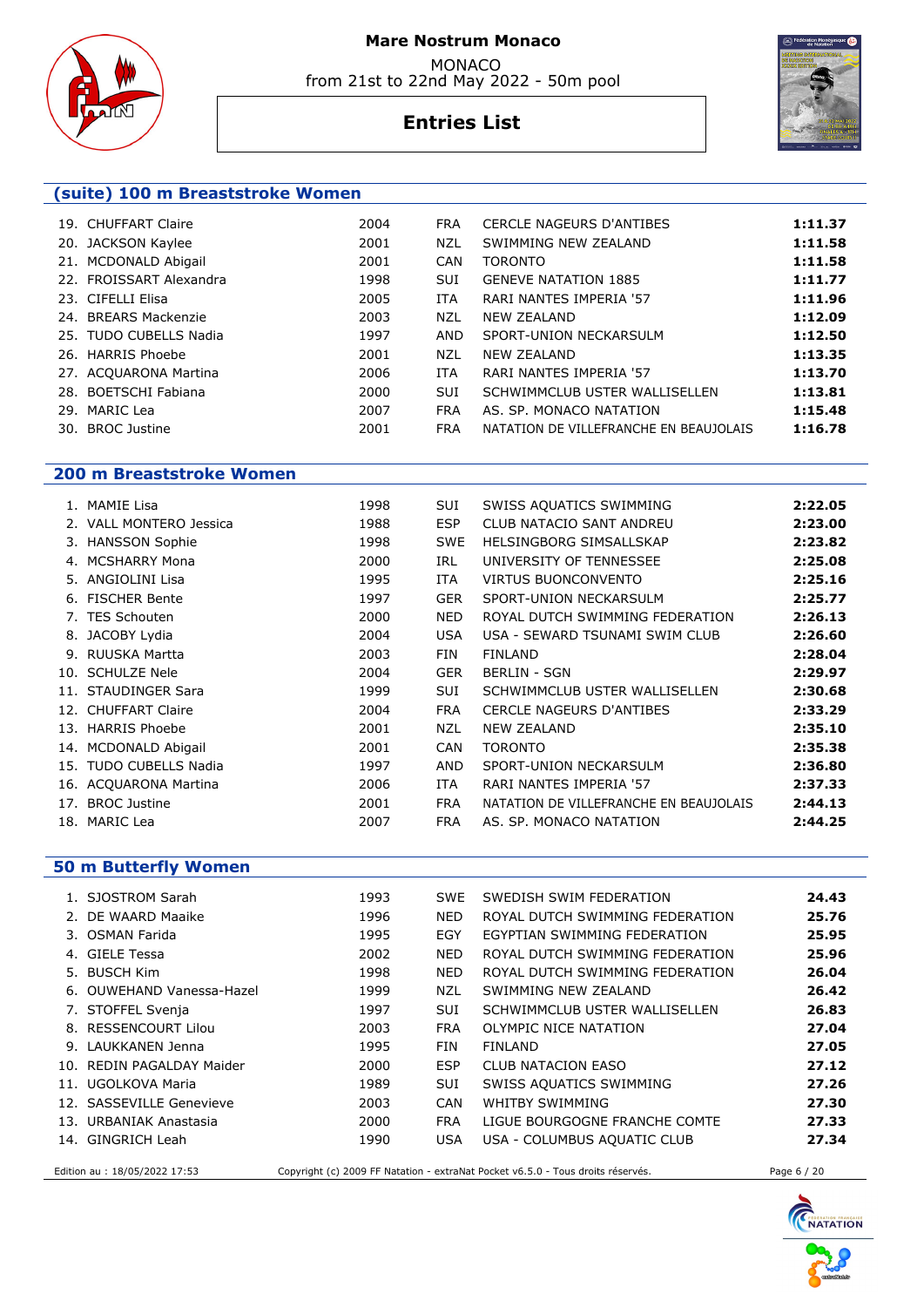

 MONACO from 21st to 22nd May 2022 - 50m pool

# **Entries List**



### **(suite) 50 m Butterfly Women**

| 15. WILM Ingrid      | 1998 | <b>CAN</b> | CASCADE SWIM CLUB                     | 27.37 |
|----------------------|------|------------|---------------------------------------|-------|
| 16. LAHTINEN Laura   | 2003 | <b>FIN</b> | <b>FINLAND</b>                        | 27.39 |
| 17. LITTLEJOHN Laura | 2004 | NZL        | SWIMMING NEW ZEALAND                  | 27.45 |
| 18. GUIRADO Lou      | 2002 | <b>FRA</b> | <b>CERCLE NAGEURS D'ANTIBES</b>       | 27.50 |
| 19. GOBET Malika     | 2004 | <b>SUI</b> | <b>GENEVE NATATION 1885</b>           | 27.56 |
| 20. MARCOLI Sharon   | 2001 | SUI        | SWISS AQUATICS TRAINING BASE          | 27.75 |
| 21. MCMURRAY Ainsley | 2000 | CAN        | <b>TORONTO</b>                        | 28.18 |
| 22. ROLOFF Emily     | 2003 | <b>GER</b> | <b>BERLIN - TSC</b>                   | 28.19 |
| 23. EL BARODI Imane  | 2001 | MAR        | CERCLE DES NAGEURS MELUN VAL DE SEINE | 28.54 |
| 24. SPADONI Marina   | 1993 | <b>USA</b> | USA - CLUB SEMINOLE                   | 28.94 |
| 25. COTTIER Camille  | 2003 | <b>FRA</b> | <b>CERCLE NAGEURS D'ANTIBES</b>       | 29.13 |
| 26. DE GROOT Fenna   | 1997 | <b>NED</b> | ALBION                                | 29.14 |
| 27. CALLEA Alissia   | 2008 | <b>FRA</b> | AS. SP. MONACO NATATION               | 34.54 |
| 28. BELARIBI Maya    | 2008 | <b>FRA</b> | AS. SP. MONACO NATATION               | 34.84 |

### **100 m Butterfly Women**

| 1. OSMAN Farida           | 1995 | EGY        | EGYPTIAN SWIMMING FEDERATION    | 57.89   |
|---------------------------|------|------------|---------------------------------|---------|
| 2. DE WAARD Maaike        | 1996 | <b>NED</b> | ROYAL DUTCH SWIMMING FEDERATION | 58.10   |
| 3. UGOLKOVA Maria         | 1989 | SUI        | SWISS AQUATICS SWIMMING         | 58.22   |
| 4. SEBESTYEN Dalma        | 1997 | <b>HUN</b> | HUNGARIAN SWIMMING FEDERATION   | 58.85   |
| 5. GIELE Tessa            | 2002 | <b>NED</b> | ROYAL DUTCH SWIMMING FEDERATION | 58.87   |
| 6. OUWEHAND Vanessa-Hazel | 1999 | <b>NZL</b> | SWIMMING NEW ZEALAND            | 59.02   |
| 7. BUSCH Kim              | 1998 | <b>NED</b> | ROYAL DUTCH SWIMMING FEDERATION | 59.12   |
| 8. RESSENCOURT Lilou      | 2003 | <b>FRA</b> | <b>OLYMPIC NICE NATATION</b>    | 59.21   |
| 9. GINGRICH Leah          | 1990 | <b>USA</b> | USA - COLUMBUS AQUATIC CLUB     | 59.30   |
| 10. STEENBERGEN Marrit    | 2000 | <b>NED</b> | ROYAL DUTCH SWIMMING FEDERATION | 59.30   |
| 11. WALSHE Ellen          | 2001 | IRL        | UNIVERSITY OF TENNESSEE         | 59.32   |
| 12. STOFFEL Svenja        | 1997 | SUI        | SCHWIMMCLUB USTER WALLISELLEN   | 59.61   |
| 13. SASSEVILLE Genevieve  | 2003 | <b>CAN</b> | <b>WHITBY SWIMMING</b>          | 59.76   |
| 14. KAJTAZ Amina          | 1996 | <b>BIH</b> | <b>HAPK MLADOST</b>             | 59.94   |
| 15. REDIN PAGALDAY Maider | 2000 | <b>ESP</b> | <b>CLUB NATACION EASO</b>       | 1:00.92 |
| 16. ROLOFF Emily          | 2003 | <b>GER</b> | <b>BERLIN - TSC</b>             | 1:01.24 |
| 17. MARCOLI Sharon        | 2001 | SUI        | SWISS AQUATICS TRAINING BASE    | 1:01.38 |
| 18. MEDER Rebecca         | 2002 | <b>RSA</b> | SOUTH AFRICA                    | 1:01.50 |
| 19. DELNO Marjolein       | 1994 | <b>NED</b> | SCHWIMM CLUB WIESBADEN          | 1:02.29 |
| 20. GELFMANN Soizic       | 2001 | <b>FRA</b> | <b>CERCLE NAGEURS D'ANTIBES</b> | 1:02.45 |
| 21. JACKSON Kaylee        | 2001 | <b>NZL</b> | SWIMMING NEW ZEALAND            | 1:02.80 |
| 22. COTTIER Camille       | 2003 | <b>FRA</b> | <b>CERCLE NAGEURS D'ANTIBES</b> | 1:02.81 |
| 23. DE GROOT Fenna        | 1997 | <b>NED</b> | <b>ALBION</b>                   | 1:04.42 |
| 24. GOBET Malika          | 2004 | <b>SUI</b> | <b>GENEVE NATATION 1885</b>     | 1:04.65 |
| 25. METAILLER Marion      | 2004 | <b>FRA</b> | PAYS D'AIX NATATION             | 1:06.34 |
|                           |      |            |                                 |         |

| <b>200 m Butterfly Women</b> |
|------------------------------|
|                              |

| 1. GINGRICH Leah              | 1990 | USA        | USA - COLUMBUS AQUATIC CLUB                                                     | 2:09.40     |
|-------------------------------|------|------------|---------------------------------------------------------------------------------|-------------|
| 2. JAKABOS Zsuzsanna          | 1989 | HUN        | HUNGARIAN SWIMMING FEDERATION                                                   | 2:09.50     |
| 3. SEBESTYEN Dalma            | 1997 | <b>HUN</b> | HUNGARIAN SWIMMING FEDERATION                                                   | 2:09.68     |
| 4. NYIRADI Reka               | 2004 | HUN        | HUNGARIAN SWIMMING FEDERATION                                                   | 2:10.64     |
| 5. RESSENCOURT Lilou          | 2003 | <b>FRA</b> | OLYMPIC NICE NATATION                                                           | 2:11.25     |
| Edition au : 18/05/2022 17:53 |      |            | Copyright (c) 2009 FF Natation - extraNat Pocket v6.5.0 - Tous droits réservés. | Page 7 / 20 |

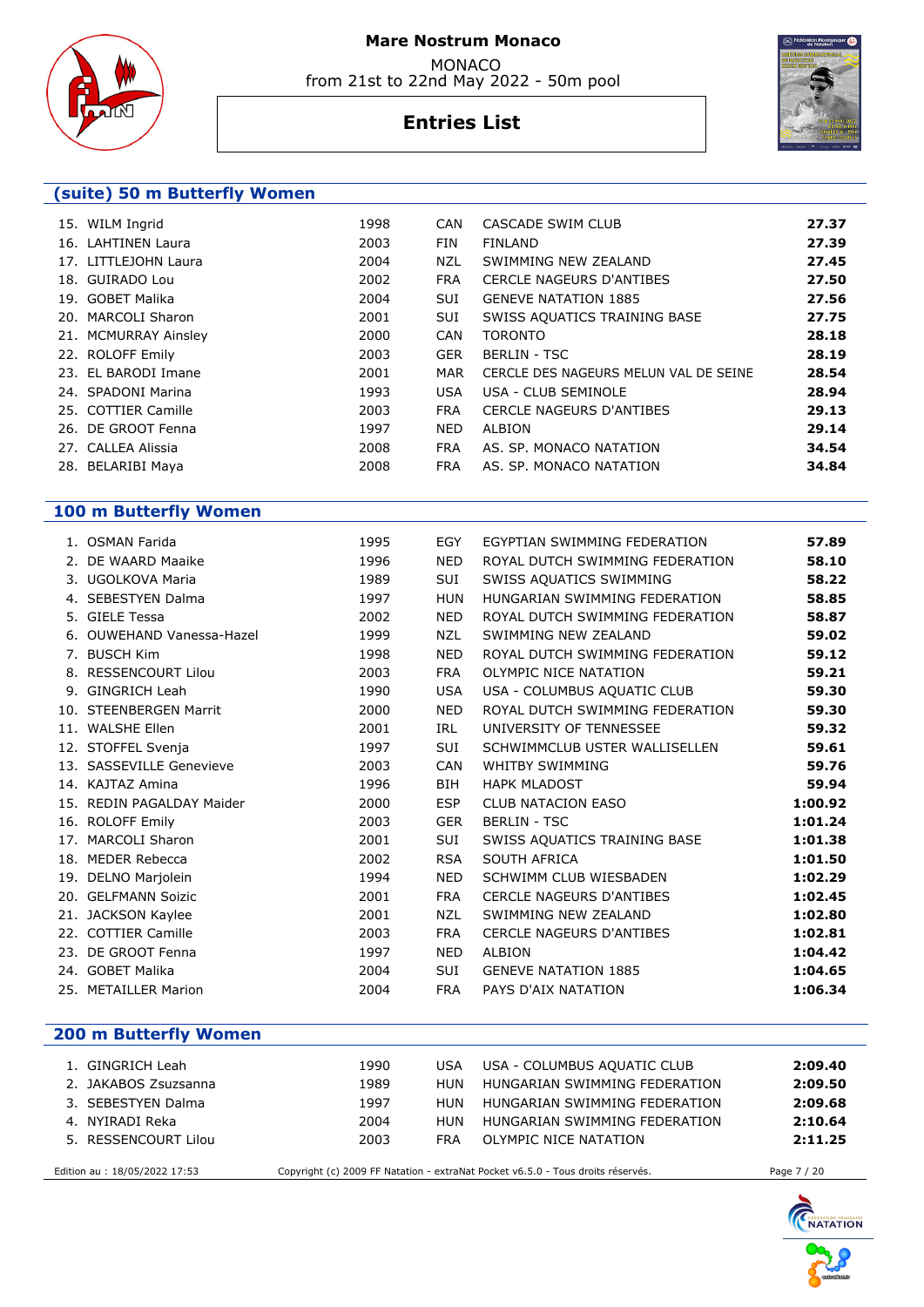





# **Entries List**

# **200 m Medley Women**

|     | 1. UGOLKOVA Maria             | 1989 | SUI        | SWISS AQUATICS SWIMMING           | 2:10.04 |
|-----|-------------------------------|------|------------|-----------------------------------|---------|
|     | 2. SEBESTYEN Dalma            | 1997 | <b>HUN</b> | HUNGARIAN SWIMMING FEDERATION     | 2:11.87 |
| 3.  | <b>WALSHE Ellen</b>           | 2001 | IRL        | UNIVERSITY OF TENNESSEE           | 2:12.02 |
|     | 4. STEENBERGEN Marrit         | 2000 | <b>NED</b> | ROYAL DUTCH SWIMMING FEDERATION   | 2:12.44 |
| 5.  | JAKABOS Zsuzsanna             | 1989 | <b>HUN</b> | HUNGARIAN SWIMMING FEDERATION     | 2:14.00 |
|     | 6. HUTHER Marlene             | 1998 | <b>GER</b> | SWISS AQUATICS TRAINING BASE      | 2:14.05 |
|     | 7. MCCARTHY Georgina-Phillipa | 2002 | <b>NZL</b> | SWIMMING NEW ZEALAND              | 2:14.82 |
|     | 8. ABRAHAM Lilla-Minna        | 2006 | <b>HUN</b> | HUNGARIAN SWIMMING FEDERATION     | 2:14.97 |
| 9.  | <b>MEDER Rebecca</b>          | 2002 | <b>RSA</b> | SOUTH AFRICA                      | 2:15.01 |
| 10. | <b>JUSTE SANCHEZ Paula</b>    | 2003 | <b>ESP</b> | ROYAL SPANISH SWIMMING FEDERATION | 2:15.15 |
|     | 11. KESELY Ajna               | 2001 | <b>HUN</b> | HUNGARIAN SWIMMING FEDERATION     | 2:15.93 |
|     | 12. DELNO Marjolein           | 1994 | <b>NED</b> | SCHWIMM CLUB WIESBADEN            | 2:16.58 |
|     | 13. FRANQUINET Ambre          | 2004 | <b>BEL</b> | <b>LIEGE NATATION</b>             | 2:17.17 |
|     | 14. BELMONTE GARCIA Mireia    | 1990 | <b>ESP</b> | ROYAL SPANISH SWIMMING FEDERATION | 2:17.20 |
|     | 15. KAJTAZ Amina              | 1996 | <b>BIH</b> | <b>HAPK MLADOST</b>               | 2:17.29 |
|     | 16. LAHTINEN Laura            | 2003 | <b>FIN</b> | <b>FINLAND</b>                    | 2:17.66 |
|     | 17. PAMMER Cornelia           | 2000 | <b>AUT</b> | <b>AUSTRIA</b>                    | 2:18.15 |
|     | 18. FROISSART Alexandra       | 1998 | <b>SUI</b> | <b>GENEVE NATATION 1885</b>       | 2:18.67 |
|     | 19. ESPINOSA PATILLA Claudia  | 2003 | <b>ESP</b> | FEDERACIÓ CATALANA DE NATACIÓ     | 2:19.74 |
|     | 20. MCDONALD Abigail          | 2001 | <b>CAN</b> | <b>TORONTO</b>                    | 2:19.98 |
|     | 21. LITTLEJOHN Laura          | 2004 | <b>NZL</b> | SWIMMING NEW ZEALAND              | 2:20.38 |
|     | 22. FISCHER Bente             | 1997 | <b>GER</b> | SPORT-UNION NECKARSULM            | 2:20.82 |
|     | 23. ROVERSI Paola             | 2005 | <b>ITA</b> | CANOTTIERI BALDESIO               | 2:20.85 |
|     | 24. VIACAVA Giulia            | 2006 | <b>ITA</b> | AS. SP. MONACO NATATION           | 2:22.30 |
|     |                               |      |            |                                   |         |

# **400 m Medley Women**

| 1. JAKABOS Zsuzsanna          | 1989 | HUN        | HUNGARIAN SWIMMING FEDERATION                                                   | 4:40.00     |
|-------------------------------|------|------------|---------------------------------------------------------------------------------|-------------|
| 2. KESELY Ajna                | 2001 | HUN        | HUNGARIAN SWIMMING FEDERATION                                                   | 4:41.56     |
| 3. MCCARTHY Georgina-Phillipa | 2002 | NZL        | SWIMMING NEW ZEALAND                                                            | 4:45.49     |
| 4. BELMONTE GARCIA Mireia     | 1990 | <b>ESP</b> | ROYAL SPANISH SWIMMING FEDERATION                                               | 4:45.55     |
| 5. SEBESTYEN Dalma            | 1997 | <b>HUN</b> | HUNGARIAN SWIMMING FEDERATION                                                   | 4:45.68     |
| 6. JUSTE SANCHEZ Paula        | 2003 | <b>ESP</b> | ROYAL SPANISH SWIMMING FEDERATION                                               | 4:46.74     |
| 7. WALSHE Ellen               | 2001 | IRL        | UNIVERSITY OF TENNESSEE                                                         | 4:48.99     |
| 8. MEDER Rebecca              | 2002 | <b>RSA</b> | SOUTH AFRICA                                                                    | 4:49.04     |
| 9. ABRAHAM Lilla-Minna        | 2006 | <b>HUN</b> | HUNGARIAN SWIMMING FEDERATION                                                   | 4:49.09     |
| 10. FRANQUINET Ambre          | 2004 | BEL        | LIEGE NATATION                                                                  | 4:49.09     |
| 11. ROVERSI Paola             | 2005 | <b>ITA</b> | CANOTTIERI BALDESIO                                                             | 4:55.55     |
| Edition au: 18/05/2022 17:53  |      |            | Copyright (c) 2009 FF Natation - extraNat Pocket v6.5.0 - Tous droits réservés. | Page 8 / 20 |

**C**NATATION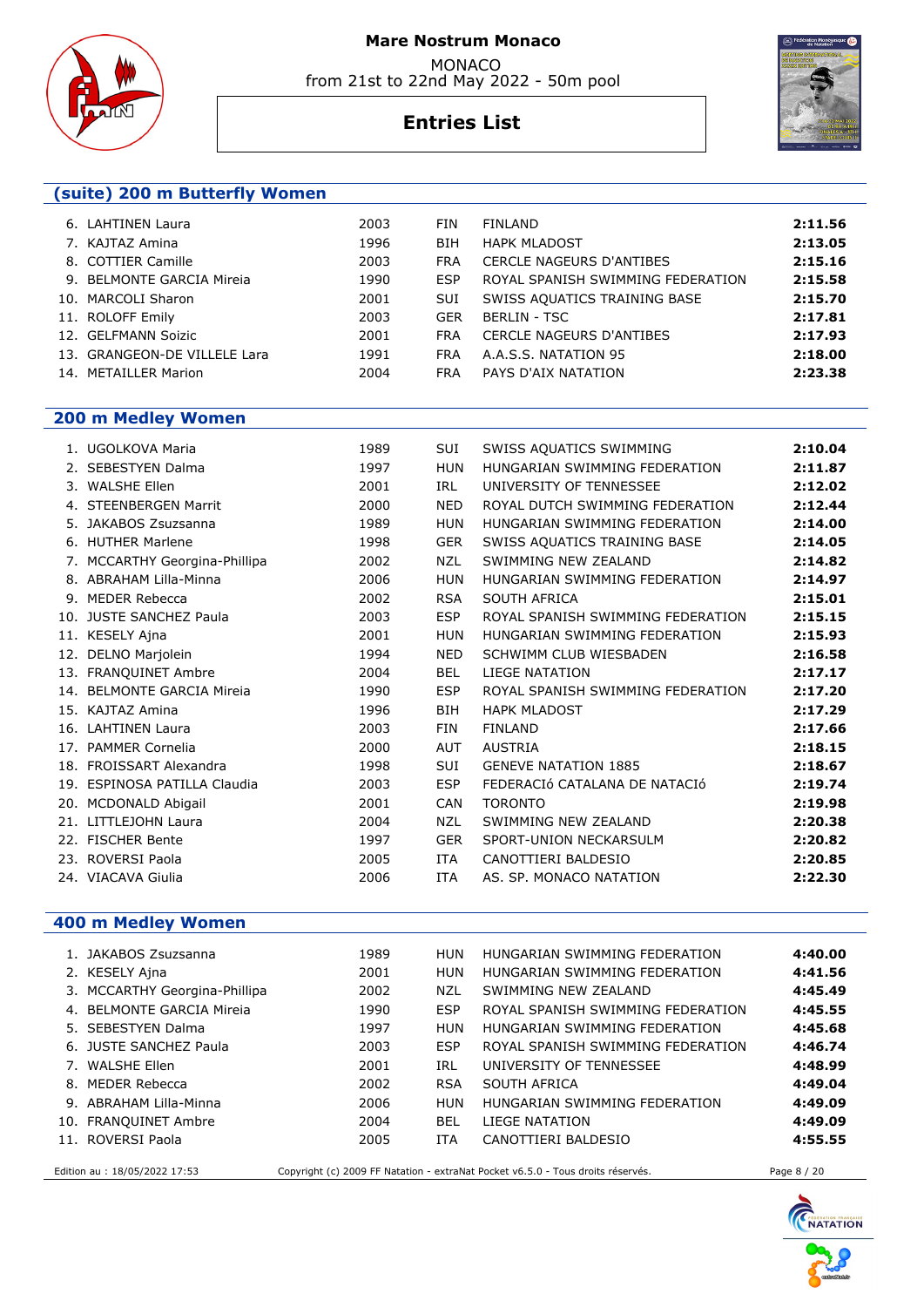

 MONACO from 21st to 22nd May 2022 - 50m pool

# **Entries List**



| (suite) 400 m Medley Women |      |            |                                          |         |
|----------------------------|------|------------|------------------------------------------|---------|
| 12. MCDONALD Abigail       | 2001 | CAN        | <b>TORONTO</b>                           | 4:59.11 |
| 13. VIACAVA Giulia         | 2006 | <b>ITA</b> | AS. SP. MONACO NATATION                  | 5:03.92 |
|                            |      |            |                                          |         |
|                            |      |            |                                          |         |
| <b>50 m Freestyle Men</b>  |      |            |                                          |         |
| 1. ANDREW Michael          | 1999 | <b>USA</b> | USA - MA SWIM ACADEMY                    | 21.45   |
| 2. MANAUDOU Florent        | 1990 | <b>FRA</b> | CERCLE DES NAGEURS DE MARSEILLE          | 21.53   |
| 3. FRATUS Bruno            | 1989 | <b>BRA</b> | <b>BRASIL</b>                            | 21.57   |
| 4. DE BOER Thom            | 1991 | NED        | ROYAL DUTCH SWIMMING FEDERATION          | 21.58   |
| 5. GKOLOMEEV Kristian      | 1993 | <b>GRE</b> | <b>GREECE</b>                            | 21.60   |
| 6. LIUKKONEN Ari Pekka     | 1989 | <b>FIN</b> | <b>FINLAND</b>                           | 21.61   |
| 7. BUKHOV Vladyslav        | 2002 | <b>UKR</b> | UKRAINIAN SWIMMING FEDERATION            | 21.73   |
| 8. GROUSSET Maxime         | 1999 | <b>FRA</b> | C.S. CLICHY 92                           | 21.74   |
| 9. DOTTO Luca              | 1990 | ITA        | <b>CS CARABINIERI</b>                    | 21.81   |
| 10. PUTS Jesse             | 1994 | <b>NED</b> | ROYAL DUTCH SWIMMING FEDERATION          | 21.82   |
| 11. SELIN Artem            | 2002 | <b>GER</b> | SCHWIMM CLUB WIESBADEN                   | 21.83   |
| 12. SAHNOUNE Oussama       | 1992 | ALG        | <b>SG FRANKFURT</b>                      | 21.96   |
| 13. HO Ian-Yentou          | 1997 | HKG        | HONG KONG CHINA SWIMMING ASSOCIATION     | 21.97   |
| 14. KORSTANJE Nyls         | 1999 | <b>NED</b> | ROYAL DUTCH SWIMMING FEDERATION          | 21.98   |
| 15. SZABO Szebastian       | 1996 | HUN        | HUNGARIAN SWIMMING FEDERATION            | 21.99   |
| 16. LOBANOVSKIJ Maxim      | 1996 | HUN        | <b>GENEVE NATATION 1885</b>              | 22.01   |
| 17. SIMONS Kenzo           | 2001 | <b>NED</b> | ROYAL DUTCH SWIMMING FEDERATION          | 22.02   |
| 18. PIJNENBURG Stan        | 1996 | <b>NED</b> | ROYAL DUTCH SWIMMING FEDERATION          | 22.10   |
| 19. COETZE Pieter          | 2004 | <b>RSA</b> | SOUTH AFRICA                             | 22.15   |
| 20. GOVOROV Andrii         | 1992 | <b>UKR</b> | UKRAINIAN SWIMMING FEDERATION            | 22.16   |
| 21. TJON A JOE Renzo       | 1995 | <b>SUR</b> | DE DOLFIJN AMSTERDAM                     | 22.18   |
| 22. NEMETH Nandor          | 1999 | HUN        | HUNGARIAN SWIMMING FEDERATION            | 22.20   |
| 23. CHIERIGHINI Marcelo    | 1991 | <b>BRA</b> | <b>BRAZILIAN SWIMMING FEDERATION</b>     | 22.26   |
| 24. RIHOUX Charles         | 1998 | <b>FRA</b> | OLYMPIC NICE NATATION                    | 22.36   |
| 25. GRAY Cameron           | 2003 | <b>NZL</b> | SWIMMING NEW ZEALAND                     | 22.42   |
| 26. PIRON Thomas           | 2000 | <b>FRA</b> | LYON NATATION METROPOLE                  | 22.45   |
| 27. ACIN Nikola            | 1999 | <b>SRB</b> | SERBIAN SWIMMING FEDERATION              | 22.51   |
| 28. BAEZ Nikita            | 2000 | <b>FRA</b> | LYON NATATION METROPOLE                  | 22.52   |
| 29. FABIANI Remi           | 2001 | <b>LUX</b> | FÉDÉRATION LUXEMBOURGEOISE DE NATATION E | 22.54   |
| 30. SANTOS Gabriel         | 1996 | <b>BRA</b> | BRAZILIAN SWIMMING FEDERATION            | 22.67   |
| 31. HENX Julien            | 1995 | <b>LUX</b> | FÉDÉRATION LUXEMBOURGEOISE DE NATATION E | 22.69   |
| 32. VERHOEVEN Thomas       | 1997 | NED        | ALBION                                   | 22.71   |
| 33. MAKINEN Kalle          | 2002 | FIN        | <b>FINLAND</b>                           | 22.80   |
| 34. MITYUKOV Roman         | 2000 | SUI        | SWISS AQUATICS SWIMMING                  | 22.82   |
| 35. PIERRE LOUIS Sebastian | 2000 | <b>GER</b> | <b>SG FRANKFURT</b>                      | 22.82   |
| 36. DUTEL Yanis            | 2000 | <b>FRA</b> | SPORTING CLUB THIONVILLOIS               | 22.83   |
| 37. BILAS Stergios-marios  | 2001 | <b>GRE</b> | <b>GREECE</b>                            | 22.84   |
| 38. PERSSON Elias          | 2002 | <b>SWE</b> | MALMO KAPPSWIMMINGS KLUBB                | 22.88   |
| 39. HAMOUCHANE Souhail     | 1997 | <b>MAR</b> | CERCLE NAGEURS D'ANTIBES                 | 22.90   |
| 40. SALVAN Hadrien         | 1997 | <b>FRA</b> | <b>STADE DE VANVES</b>                   | 22.90   |
| 41. ELSON Christopher      | 1998 | <b>NZL</b> | SWIMMING NEW ZEALAND                     | 22.91   |
| 42. SATES Matthew          | 2003 | <b>RSA</b> | SOUTH AFRICA                             | 22.91   |
| 43. WEAVER Liam            | 2003 | <b>CAN</b> | CASCADE SWIM CLUB                        | 22.95   |
| 44. WILLIAMS George        | 1999 | <b>NZL</b> | SWIMMING NEW ZEALAND                     | 22.96   |
| 45. LE CLOS Chad           | 1992 | <b>RSA</b> | CHAD LE CLOS - SOUTH AFRICA              | 23.00   |
|                            |      |            |                                          |         |

Edition au : 18/05/2022 17:53 Copyright (c) 2009 FF Natation - extraNat Pocket v6.5.0 - Tous droits réservés. Page 9 / 20

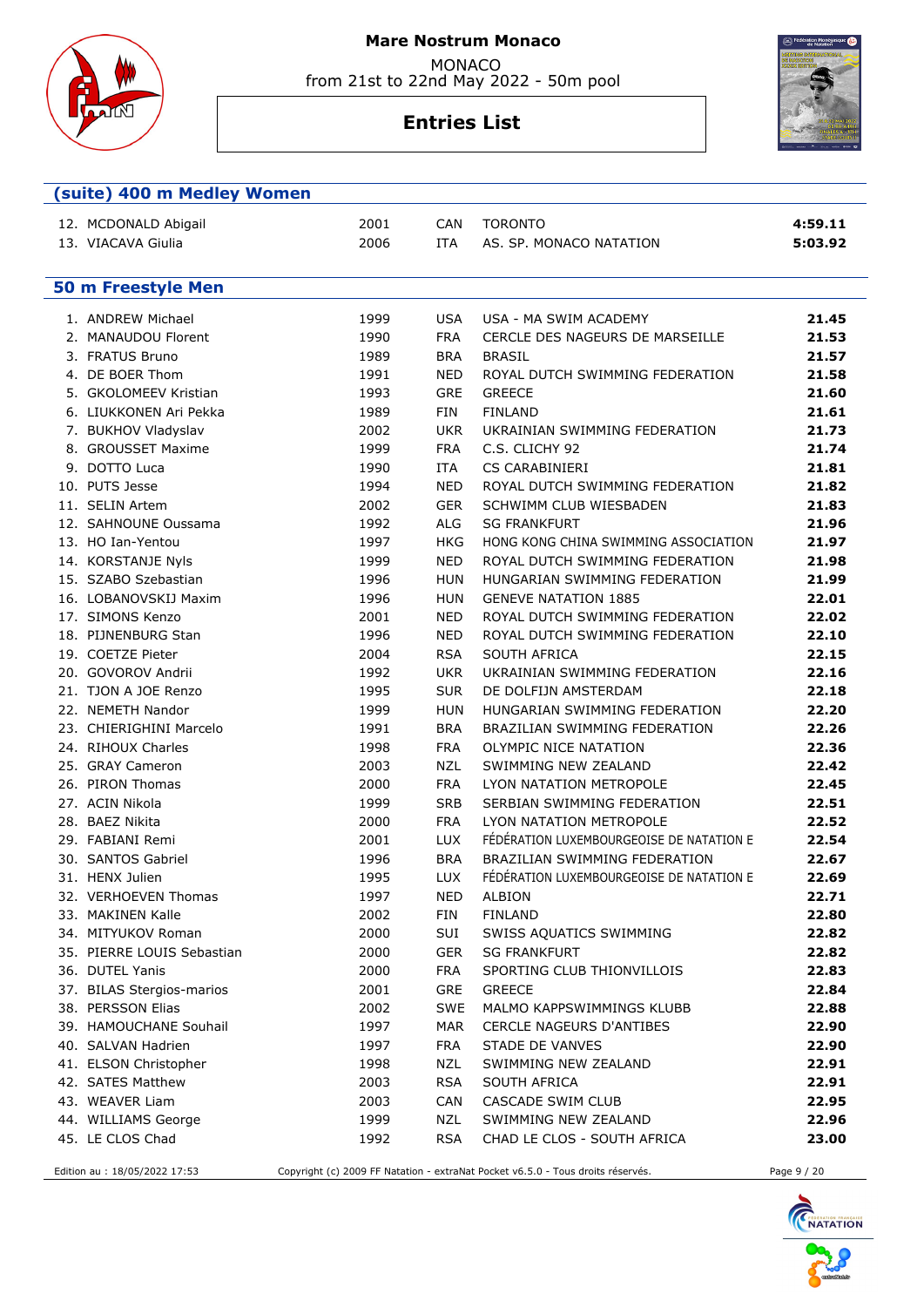

from 21st to 22nd May 2022 - 50m pool

# **Entries List**



#### **(suite) 50 m Freestyle Men**

| 46. NATARAJ Srihari       | 2001 | IND.       | SWIMMING FEDERATION OF INDIA             | 23.01 |
|---------------------------|------|------------|------------------------------------------|-------|
| 47. KLENZ Ramon           | 1998 | <b>GER</b> | SPORT-UNION NECKARSULM                   | 23.02 |
| 48. TAYLOR Jack           | 2001 | <b>AUS</b> | SWIMMING AUSTRALIA                       | 23.20 |
| 49. MONI Fabio            | 1997 | <b>ITA</b> | ASD NUOTO UISP 2003                      | 23.30 |
| 50. KROON Luc             | 2001 | <b>NED</b> | ROYAL DUTCH SWIMMING FEDERATION          | 23.37 |
| 51. FRANCHINI Laurent     | 2000 | <b>FRA</b> | <b>CARROS NATATION</b>                   | 23.40 |
| 52. KIM Issei             | 2005 | <b>JPN</b> | AS. SP. MONACO NATATION                  | 23.56 |
| 53. RAMIA VIVES Guillem   | 2002 | <b>ESP</b> | FEDERACIÓ CATALANA DE NATACIÓ            | 23.62 |
| 54. FUCHS Roman           | 1998 | <b>FRA</b> | AMIENS METROPOLE NATATION                | 23.67 |
| 55. TERNER Tamas          | 1999 | SUI        | SCHWIMMCLUB USTER WALLISELLEN            | 23.81 |
| 56. HOUTI Fares           | 2003 | <b>FRA</b> | <b>CANET 66 NATATION</b>                 | 23.84 |
| 57. MASOUD Mohamed        | 1995 | <b>NZL</b> | SWIMMING NEW ZEALAND                     | 23.85 |
| 58. CLARK Macallister     | 2002 | <b>NZL</b> | <b>NEW ZEALAND</b>                       | 23.99 |
| 59. PARRY Joshua          | 2003 | <b>RSA</b> | SOUTH AFRICA                             | 24.06 |
| 60. VANDERSCHRICK Stephan | 2000 | <b>LUX</b> | FÉDÉRATION LUXEMBOURGEOISE DE NATATION E | 24.06 |
| 61. KURZ Luis             | 2002 | <b>AUT</b> | <b>AUSTRIA</b>                           | 24.16 |
| 62. RIVIÈRE Clément       | 2003 | <b>FRA</b> | LIGUE BOURGOGNE FRANCHE COMTE            | 24.33 |
| 63. MATOKHNIUK Danylo     | 1999 | <b>UKR</b> | LIGUE BOURGOGNE FRANCHE COMTE            | 24.47 |
| 64. FALOPPA Ethan         | 2005 | <b>MON</b> | FEDERATION MONEGASQUE DE NATATION        | 25.09 |
| 65. VITALI Luc            | 2005 | <b>GER</b> | AS. SP. MONACO NATATION                  | 26.12 |
| 66. DRUENNE Théo          | 2005 | <b>MON</b> | FEDERATION MONEGASQUE DE NATATION        | 26.13 |
| 67. OUMAILIA Enzo         | 2005 | <b>FRA</b> | AS. SP. MONACO NATATION                  | 26.23 |
| 68. AUDOUARD Nicolas      | 2002 | <b>FRA</b> | AS. SP. MONACO NATATION                  | 26.46 |
| 69. TORRE Joseph          | 2007 | <b>ITA</b> | AS. SP. MONACO NATATION                  | 26.63 |
| 70. PETIT Antoine         | 2008 | <b>FRA</b> | AS. SP. MONACO NATATION                  | 26.70 |
| 71. CRASSARD Gabriel      | 2008 | <b>FRA</b> | AS. SP. MONACO NATATION                  | 26.80 |
| 72. TARAZI Mateo          | 2007 | <b>GBR</b> | AS. SP. MONACO NATATION                  | 27.03 |
| 73. BANDUROV Vladimir     | 2005 | <b>UKR</b> | AS. SP. MONACO NATATION                  | 27.93 |
| 74. TRUNGADI Alessio      | 2007 | <b>FRA</b> | AS. SP. MONACO NATATION                  | 29.30 |
| 75. SIROUR Raphaël        | 2007 | <b>FRA</b> | AS. SP. MONACO NATATION                  | 31.32 |
|                           |      |            |                                          |       |

### **100 m Freestyle Men**

|     | 1. GROUSSET Maxime     | 1999 | <b>FRA</b> | C.S. CLICHY 92                  | 47.52 |
|-----|------------------------|------|------------|---------------------------------|-------|
|     | 2. MITYUKOV Roman      | 2000 | SUI        | SWISS AQUATICS SWIMMING         | 48.20 |
|     | 3. NEMETH Nandor       | 1999 | <b>HUN</b> | HUNGARIAN SWIMMING FEDERATION   | 48.41 |
| 4.  | <b>STEWART Coleman</b> | 1998 | <b>USA</b> | USA - WOLFPACK ELITE            | 48.45 |
|     | 5. SZABO Szebastian    | 1996 | HUN        | HUNGARIAN SWIMMING FEDERATION   | 48.50 |
| 6.  | SALVAN Hadrien         | 1997 | <b>FRA</b> | STADE DE VANVES                 | 48.51 |
|     | 7. PIJNENBURG Stan     | 1996 | NED.       | ROYAL DUTCH SWIMMING FEDERATION | 48.53 |
|     | 8. SANTOS Gabriel      | 1996 | <b>BRA</b> | BRAZILIAN SWIMMING FEDERATION   | 48.64 |
|     | 9. DJAKOVIC Antonio    | 2002 | <b>SUI</b> | SWISS AQUATICS SWIMMING         | 48.74 |
| 10. | CHIERIGHINI Marcelo    | 1991 | <b>BRA</b> | BRAZILIAN SWIMMING FEDERATION   | 48.76 |
|     | 11. RIHOUX Charles     | 1998 | <b>FRA</b> | OLYMPIC NICE NATATION           | 48.81 |
|     | 12. KORSTANJE Nyls     | 1999 | NED.       | ROYAL DUTCH SWIMMING FEDERATION | 48.86 |
|     | 13. SATES Matthew      | 2003 | <b>RSA</b> | SOUTH AFRICA                    | 48.97 |
|     | 14. PUTS Jesse         | 1994 | <b>NED</b> | ROYAL DUTCH SWIMMING FEDERATION | 48.99 |
|     | 15. POTHAIN Jordan     | 1994 | <b>FRA</b> | A.A.S.S. NATATION 95            | 49.09 |
|     | 16. CORREIA Breno      | 1999 | <b>BRA</b> | BRAZILIAN SWIMMING FEDERATION   | 49.10 |
|     | 17. TJON A JOE Renzo   | 1995 | <b>SUR</b> | DE DOLFIJN AMSTERDAM            | 49.29 |
|     |                        |      |            |                                 |       |

Edition au : 18/05/2022 17:53 Copyright (c) 2009 FF Natation - extraNat Pocket v6.5.0 - Tous droits réservés. Page 10 / 20

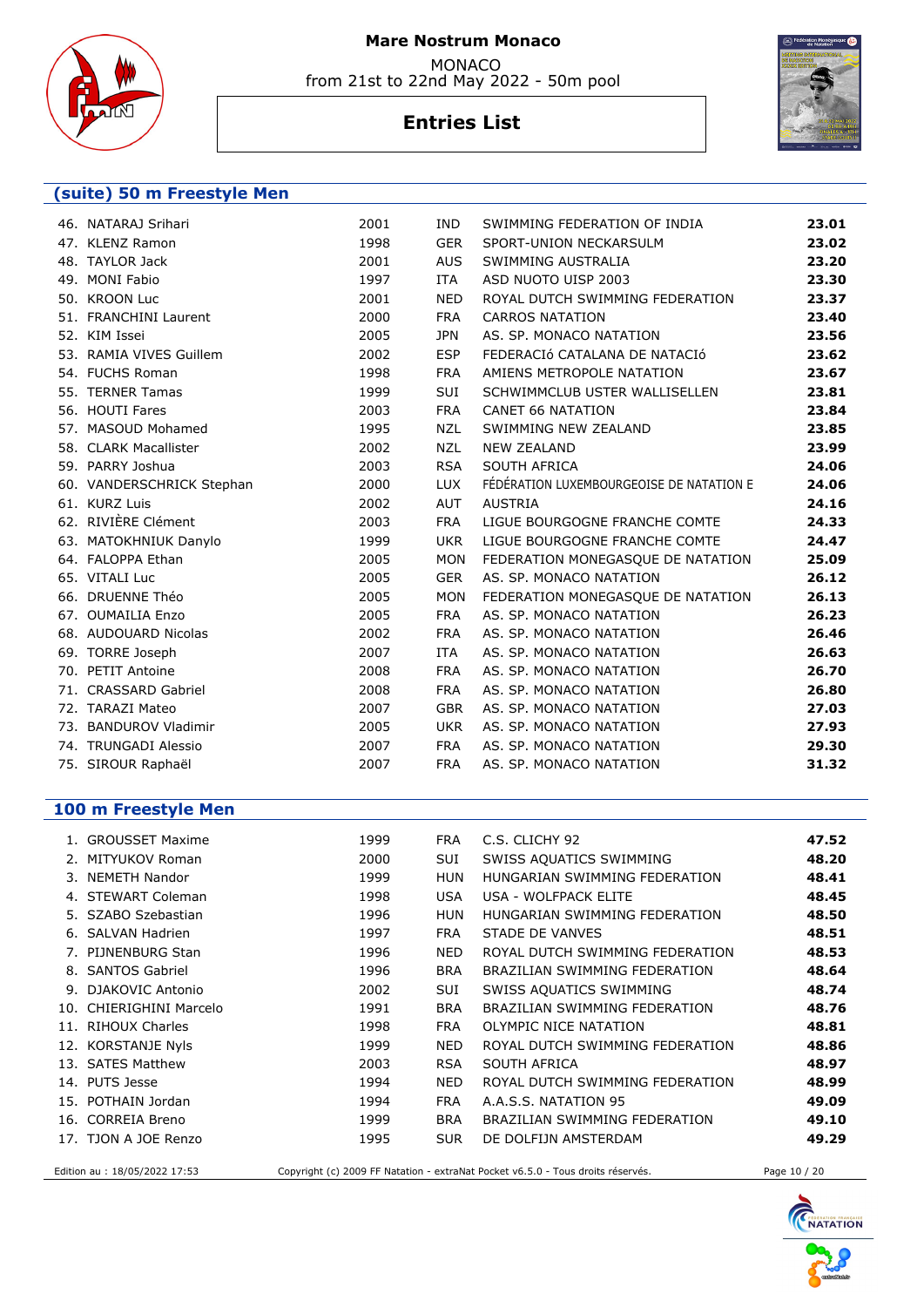

 MONACO from 21st to 22nd May 2022 - 50m pool

# **Entries List**



#### **(suite) 100 m Freestyle Men**

| 18. HASSAN Mohamed Samy    | 1997 | EGY        | EGYPTIAN SWIMMING FEDERATION             | 49.30 |
|----------------------------|------|------------|------------------------------------------|-------|
| 19. BOHUS Richard          | 1993 | <b>HUN</b> | HUNGARIAN SWIMMING FEDERATION            | 49.31 |
| 20. SCHEFFER Fernando      | 1998 | <b>BRA</b> | BRAZILIAN SWIMMING FEDERATION            | 49.38 |
| 21. LE CLOS Chad           | 1992 | <b>RSA</b> | CHAD LE CLOS - SOUTH AFRICA              | 49.39 |
| 22. LIESS Nils             | 1996 | SUI        | <b>GENEVE NATATION 1885</b>              | 49.44 |
| 23. ANDREW Michael         | 1999 | <b>USA</b> | USA - MA SWIM ACADEMY                    | 49.46 |
| 24. HO Ian-Yentou          | 1997 | <b>HKG</b> | HONG KONG CHINA SWIMMING ASSOCIATION     | 49.49 |
| 25. SIMONS Kenzo           | 2001 | <b>NED</b> | ROYAL DUTCH SWIMMING FEDERATION          | 49.67 |
| 26. KROON Luc              | 2001 | <b>NED</b> | ROYAL DUTCH SWIMMING FEDERATION          | 49.68 |
| 27. ACIN Nikola            | 1999 | <b>SRB</b> | SERBIAN SWIMMING FEDERATION              | 49.75 |
| 28. GRAY Cameron           | 2003 | <b>NZL</b> | SWIMMING NEW ZEALAND                     | 49.77 |
| 29. LOBANOVSKIJ Maxim      | 1996 | <b>HUN</b> | <b>GENEVE NATATION 1885</b>              | 49.94 |
| 30. SELIN Artem            | 2002 | <b>GER</b> | SCHWIMM CLUB WIESBADEN                   | 49.97 |
| 31. PIERRE LOUIS Sebastian | 2000 | <b>GER</b> | <b>SG FRANKFURT</b>                      | 50.08 |
| 32. BILAS Stergios-marios  | 2001 | GRE        | <b>GREECE</b>                            | 50.09 |
| 33. STEWART Samuel         | 1997 | <b>USA</b> | <b>USA SWIMMING</b>                      | 50.10 |
| 34. SCHMID Aleksi          | 1996 | SUI        | SWISS AQUATICS TRAINING BASE             | 50.25 |
| 35. TRAMPITSCH Alexander   | 1999 | AUT        | <b>AUSTRIA</b>                           | 50.26 |
| 36. FUCHS Roman            | 1998 | <b>FRA</b> | AMIENS METROPOLE NATATION                | 50.36 |
| 37. BRANDENBURGER Pit      | 1995 | <b>LUX</b> | FÉDÉRATION LUXEMBOURGEOISE DE NATATION E | 50.41 |
| 38. FABIANI Remi           | 2001 | <b>LUX</b> | FÉDÉRATION LUXEMBOURGEOISE DE NATATION E | 50.47 |
| 39. PERSSON Elias          | 2002 | <b>SWE</b> | MALMO KAPPSWIMMINGS KLUBB                | 50.51 |
| 40. TAYLOR Jack            | 2001 | <b>AUS</b> | SWIMMING AUSTRALIA                       | 50.53 |
| 41. WILLIAMS George        | 1999 | NZL        | SWIMMING NEW ZEALAND                     | 50.58 |
| 42. BOILEAU Roméo          | 2002 | <b>FRA</b> | <b>CERCLE NAGEURS D'ANTIBES</b>          | 50.92 |
| 43. MANNES Max             | 1997 | <b>LUX</b> | FÉDÉRATION LUXEMBOURGEOISE DE NATATION E | 50.98 |
| 44. GODOLPHIN Bernard      | 1999 | CAN        | <b>TORONTO</b>                           | 51.03 |
| 45. RAMIA VIVES Guillem    | 2002 | <b>ESP</b> | FEDERACIÓ CATALANA DE NATACIÓ            | 51.20 |
| 46. CLARK Louis            | 2001 | <b>NZL</b> | SWIMMING NEW ZEALAND                     | 51.28 |
| 47. MONI Fabio             | 1997 | <b>ITA</b> | ASD NUOTO UISP 2003                      | 51.45 |
| 48. TOROK Dominik-Mark     | 2002 | <b>HUN</b> | HUNGARIAN SWIMMING FEDERATION            | 51.50 |
| 49. WEAVER Liam            | 2003 | CAN        | CASCADE SWIM CLUB                        | 51.52 |
| 50. LITTLEJOHN Ben         | 2002 | <b>NZL</b> | <b>NEW ZEALAND</b>                       | 51.70 |
| 51. FRANCHINI Laurent      | 2000 | <b>FRA</b> | <b>CARROS NATATION</b>                   | 51.71 |
| 52. PARRY Joshua           | 2003 | <b>RSA</b> | SOUTH AFRICA                             | 51.77 |
| 53. HOUTI Fares            | 2003 | <b>FRA</b> | <b>CANET 66 NATATION</b>                 | 51.83 |
| 54. VANDERSCHRICK Stephan  | 2000 | <b>LUX</b> | FÉDÉRATION LUXEMBOURGEOISE DE NATATION E | 52.12 |
| 55. KURZ Luis              | 2002 | AUT        | AUSTRIA                                  | 52.22 |
| 56. JULIA TOUS Ferran      | 2000 | <b>ESP</b> | FEDERACIÓ CATALANA DE NATACIÓ            | 52.23 |
| 57. MORAD Khaled           | 1999 | EGY        | SPORT-UNION NECKARSULM                   | 52.28 |
| 58. MAKINEN Kalle          | 2002 | FIN        | <b>FINLAND</b>                           | 52.54 |
| 59. BASTIEN Thibault       | 2001 | <b>FRA</b> | LIGUE BOURGOGNE FRANCHE COMTE            | 53.94 |
| 60. MATOKHNIUK Danylo      | 1999 | UKR.       | LIGUE BOURGOGNE FRANCHE COMTE            | 54.29 |
| 61. FALOPPA Ethan          | 2005 | <b>MON</b> | FEDERATION MONEGASQUE DE NATATION        | 54.47 |
| 62. PETIT Antoine          | 2008 | <b>FRA</b> | AS. SP. MONACO NATATION                  | 57.70 |
| 63. CRASSARD Gabriel       | 2008 | <b>FRA</b> | AS. SP. MONACO NATATION                  | 58.00 |
| 64. VITALI Luc             | 2005 | <b>GER</b> | AS. SP. MONACO NATATION                  | 58.00 |
|                            |      |            |                                          |       |

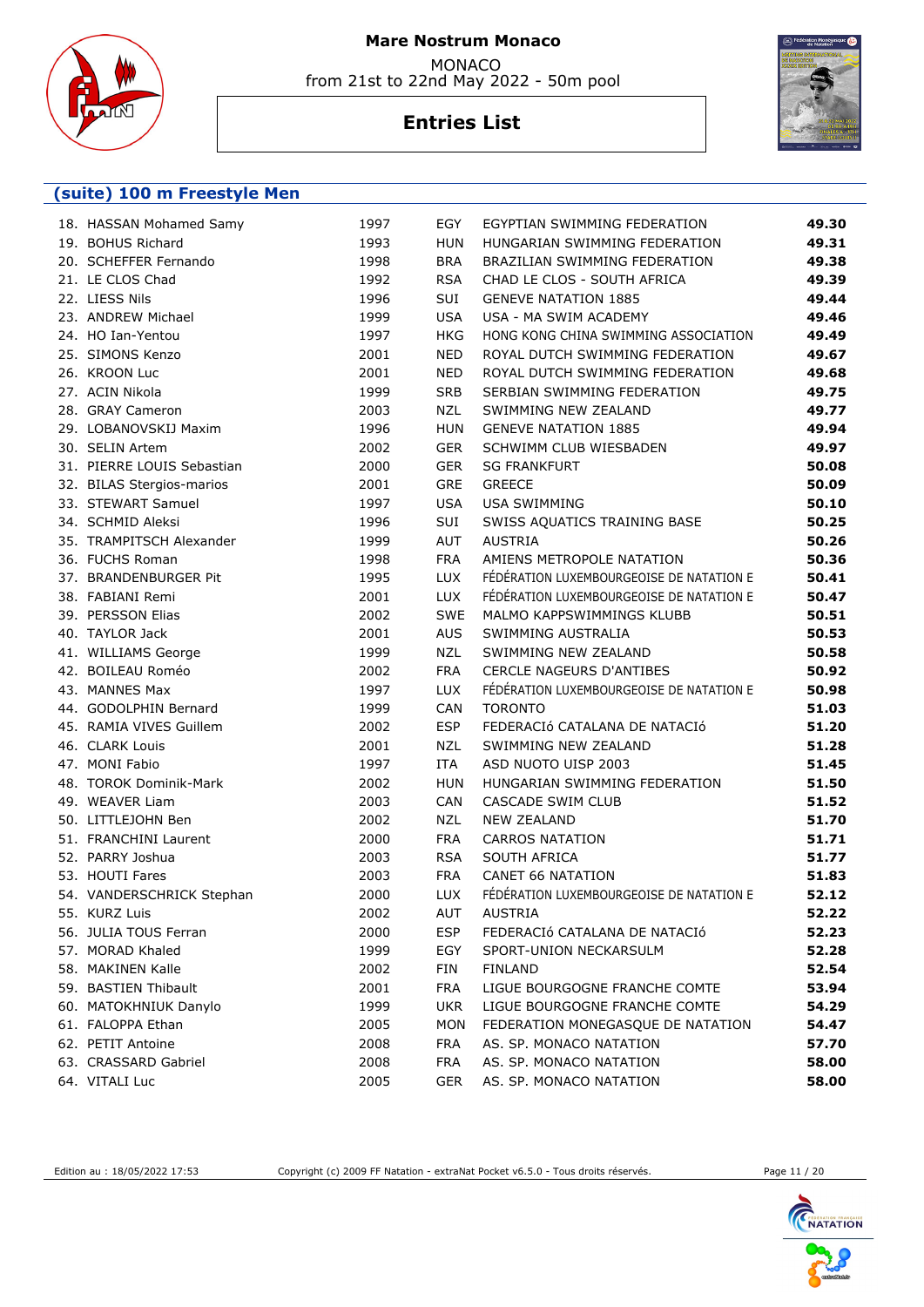

from 21st to 22nd May 2022 - 50m pool

# **Entries List**



#### **200 m Freestyle Men**

| 1. SCHEFFER Fernando     | 1998 | <b>BRA</b> | BRAZILIAN SWIMMING FEDERATION            | 1:44.66 |
|--------------------------|------|------------|------------------------------------------|---------|
| 2. DJAKOVIC Antonio      | 2002 | SUI        | SWISS AQUATICS SWIMMING                  | 1:45.77 |
| 3. ZIRK Kregor           | 1999 | <b>EST</b> | ESTONIAN SWIMMING FEDERATION             | 1:46.10 |
| 4. NEMETH Nandor         | 1999 | <b>HUN</b> | HUNGARIAN SWIMMING FEDERATION            | 1:46.15 |
| 5. SATES Matthew         | 2003 | <b>RSA</b> | <b>SOUTH AFRICA</b>                      | 1:46.15 |
| 6. POTHAIN Jordan        | 1994 | <b>FRA</b> | A.A.S.S. NATATION 95                     | 1:46.75 |
| 7. SALVAN Hadrien        | 1997 | <b>FRA</b> | <b>STADE DE VANVES</b>                   | 1:46.76 |
| 8. LIESS Nils            | 1996 | SUI        | <b>GENEVE NATATION 1885</b>              | 1:47.16 |
| 9. FUCHS Roman           | 1998 | <b>FRA</b> | AMIENS METROPOLE NATATION                | 1:47.20 |
| 10. CROENEN Louis        | 1994 | <b>BEL</b> | <b>VLAAMSE ZWEMFEDERATIE</b>             | 1:47.53 |
| 11. MUHLLEITNER Henning  | 1997 | <b>GER</b> | SPORT-UNION NECKARSULM                   | 1:47.77 |
| 12. KROON Luc            | 2001 | <b>NED</b> | ROYAL DUTCH SWIMMING FEDERATION          | 1:47.85 |
| 13. CORREIA Breno        | 1999 | <b>BRA</b> | BRAZILIAN SWIMMING FEDERATION            | 1:47.95 |
| 14. PIJNENBURG Stan      | 1996 | <b>NED</b> | ROYAL DUTCH SWIMMING FEDERATION          | 1:48.06 |
| 15. HENVEAUX Lucas       | 2000 | <b>BEL</b> | FEDERATION FRANCOPHONE BELGE DE NATATION | 1:48.30 |
| 16. SCHMID Aleksi        | 1996 | SUI        | SWISS AQUATICS TRAINING BASE             | 1:48.92 |
| 17. GRAY Cameron         | 2003 | <b>NZL</b> | SWIMMING NEW ZEALAND                     | 1:48.94 |
| 18. BRZOSKOWSKI Maarten  | 1995 | <b>NED</b> | SCHWIMM CLUB WIESBADEN                   | 1:48.98 |
| 19. GROUSSET Maxime      | 1999 | <b>FRA</b> | C.S. CLICHY 92                           | 1:49.05 |
| 20. TAYLAN Noyan         | 2002 | <b>FRA</b> | <b>CLAMART NATATION 92</b>               | 1:49.08 |
| 21. STEWART Samuel       | 1997 | <b>USA</b> | <b>USA SWIMMING</b>                      | 1:49.10 |
| 22. HASSAN Mohamed Samy  | 1997 | EGY        | EGYPTIAN SWIMMING FEDERATION             | 1:49.45 |
| 23. JULIA TOUS Ferran    | 2000 | <b>ESP</b> | FEDERACIÓ CATALANA DE NATACIÓ            | 1:49.57 |
| 24. KOS Hubert           | 2003 | <b>HUN</b> | HUNGARIAN SWIMMING FEDERATION            | 1:49.61 |
| 25. LE CLOS Chad         | 1992 | <b>RSA</b> | CHAD LE CLOS - SOUTH AFRICA              | 1:50.03 |
| 26. BOILEAU Roméo        | 2002 | <b>FRA</b> | <b>CERCLE NAGEURS D'ANTIBES</b>          | 1:50.08 |
| 27. BRANDENBURGER Pit    | 1995 | LUX        | FÉDÉRATION LUXEMBOURGEOISE DE NATATION E | 1:50.10 |
| 28. TOROK Dominik-Mark   | 2002 | <b>HUN</b> | HUNGARIAN SWIMMING FEDERATION            | 1:50.20 |
| 29. TRAMPITSCH Alexander | 1999 | AUT        | <b>AUSTRIA</b>                           | 1:50.37 |
| 30. MANNES Max           | 1997 | LUX        | FÉDÉRATION LUXEMBOURGEOISE DE NATATION E | 1:50.48 |
| 31. CLARK Louis          | 2001 | <b>NZL</b> | SWIMMING NEW ZEALAND                     | 1:50.79 |
| 32. MAHMOUD Akram        | 1996 | EGY        | SPORT-UNION NECKARSULM                   | 1:50.98 |
| 33. RAMIA VIVES Guillem  | 2002 | <b>ESP</b> | FEDERACIÓ CATALANA DE NATACIÓ            | 1:51.03 |
| 34. GODOLPHIN Bernard    | 1999 | CAN        | <b>TORONTO</b>                           | 1:51.08 |
| 35. SYOUD Jaouad         | 1999 | ALG        | OLYMPIC NICE NATATION                    | 1:51.35 |
| 36. HELDE Kaspar         | 2002 | <b>EST</b> | SPORT-UNION NECKARSULM                   | 1:51.49 |
| 37. LITTLEJOHN Ben       | 2002 | <b>NZL</b> | <b>NEW ZEALAND</b>                       | 1:51.90 |
| 38. ROUX Guillaume       | 2001 | <b>FRA</b> | CANET 66 NATATION                        | 1:52.08 |
| 39. TERNER Tamas         | 1999 | SUI        | SCHWIMMCLUB USTER WALLISELLEN            | 1:52.38 |
| 40. PINNEKER Daniel      | 1999 | <b>GER</b> | SPORT-UNION NECKARSULM                   | 1:52.85 |
| 41. BOHUS Richard        | 1993 | <b>HUN</b> | HUNGARIAN SWIMMING FEDERATION            | 1:53.00 |
| 42. KURZ Luis            | 2002 | AUT        | AUSTRIA                                  | 1:53.04 |
| 43. FABIANI Remi         | 2001 | <b>LUX</b> | FÉDÉRATION LUXEMBOURGEOISE DE NATATION E | 1:53.40 |
| 44. OSWALD Brendan       | 2002 | <b>CAN</b> | <b>TORONTO</b>                           | 1:53.54 |
| 45. PERSSON Elias        | 2002 | <b>SWE</b> | MALMO KAPPSWIMMINGS KLUBB                | 1:53.72 |
| 46. RAPEAU Tom           | 2001 | <b>FRA</b> | <b>CERCLE NAGEURS D'ANTIBES</b>          | 1:53.77 |
| 47. PARRY Joshua         | 2003 | <b>RSA</b> | SOUTH AFRICA                             | 1:54.03 |
| 48. DUCKHAM Michael      | 2002 | <b>RSA</b> | SOUTH AFRICA                             | 1:54.23 |
| 49. HOUTI Fares          | 2003 | <b>FRA</b> | CANET 66 NATATION                        | 1:54.35 |
| 50. KHALIL Adib          | 2002 | LBN        | AS. SP. MONACO NATATION                  | 1:55.23 |
|                          |      |            |                                          |         |

Edition au : 18/05/2022 17:53 Copyright (c) 2009 FF Natation - extraNat Pocket v6.5.0 - Tous droits réservés. Page 12 / 20

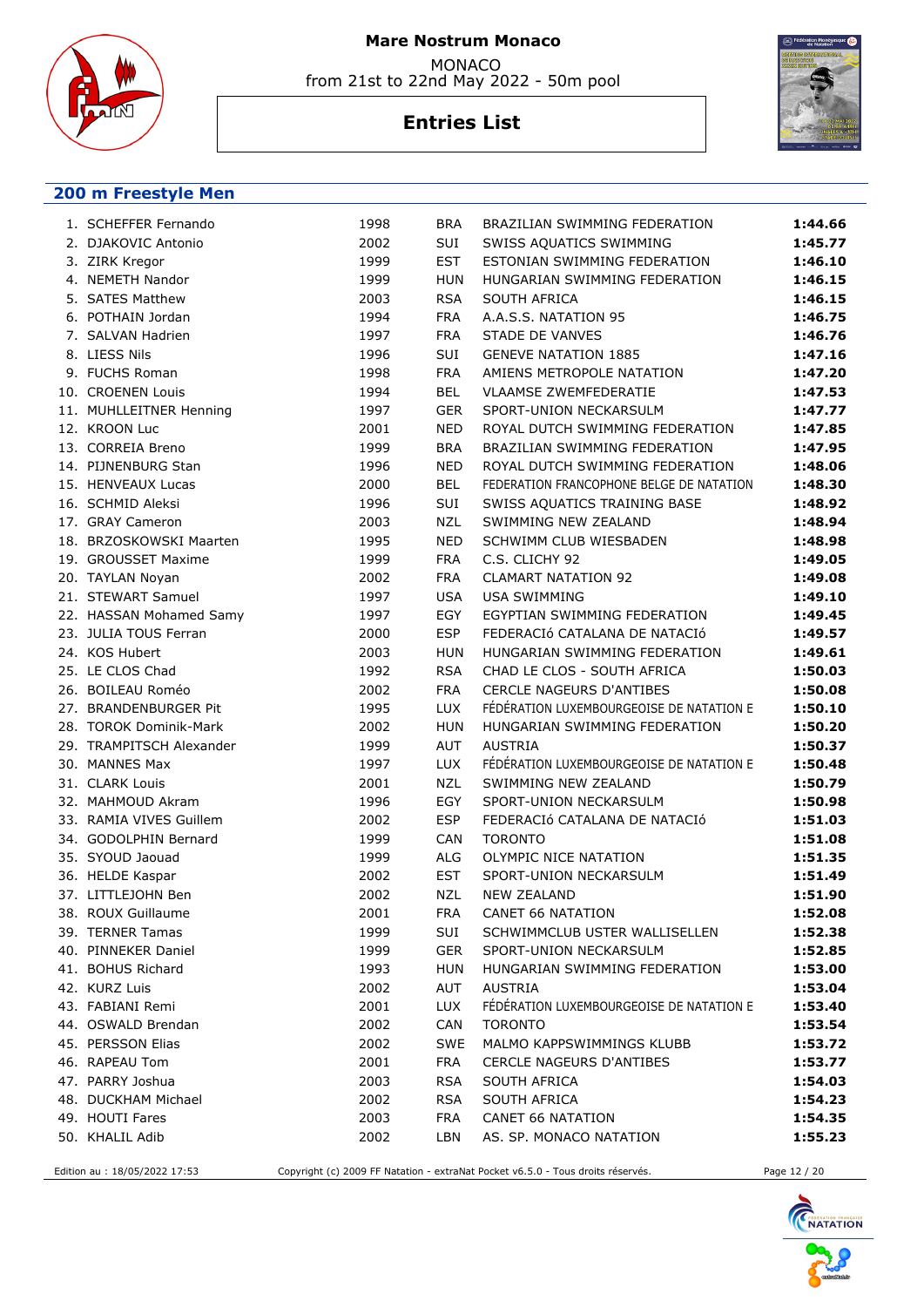





# **Entries List**

### **(suite) 200 m Freestyle Men**

| 51. FRIPPIAT Florian      | 1998 | <b>LUX</b> | FÉDÉRATION LUXEMBOURGEOISE DE NATATION E | 1:56.94 |
|---------------------------|------|------------|------------------------------------------|---------|
| 52. VANDERSCHRICK Stephan | 2000 | <b>LUX</b> | FÉDÉRATION LUXEMBOURGEOISE DE NATATION E | 1:57.04 |
| 53. OUMAILIA Enzo         | 2005 | <b>FRA</b> | AS. SP. MONACO NATATION                  | 1:57.75 |
| 54. DRUENNE Théo          | 2005 | <b>MON</b> | FEDERATION MONEGASQUE DE NATATION        | 1:58.37 |
| 55. LIETZEN Jesper        | 2002 | FIN        | <b>FINLAND</b>                           | 1:58.40 |
| 56. ACIN Nikola           | 1999 | <b>SRB</b> | SERBIAN SWIMMING FEDERATION              | 1:58.67 |
| 57. PETIT Antoine         | 2008 | <b>FRA</b> | AS. SP. MONACO NATATION                  | 2:03.00 |
| 58. FALOPPA Ethan         | 2005 | <b>MON</b> | FEDERATION MONEGASQUE DE NATATION        | 2:03.08 |
| 59. CRASSARD Gabriel      | 2008 | <b>FRA</b> | AS. SP. MONACO NATATION                  | 2:06.50 |
| 60. TORRE Joseph          | 2007 | ITA        | AS. SP. MONACO NATATION                  | 2:07.00 |
|                           |      |            |                                          |         |

#### **400 m Freestyle Men**

|     | 1. MUHLLEITNER Henning      | 1997 | <b>GER</b> | SPORT-UNION NECKARSULM                   | 3:43.67 |
|-----|-----------------------------|------|------------|------------------------------------------|---------|
|     | DJAKOVIC Antonio            | 2002 | <b>SUI</b> | SWISS AQUATICS SWIMMING                  | 3:45.82 |
| 3.  | ZIRK Kregor                 | 1999 | <b>EST</b> | ESTONIAN SWIMMING FEDERATION             | 3:47.05 |
| 4.  | <b>SCHEFFER Fernando</b>    | 1998 | <b>BRA</b> | BRAZILIAN SWIMMING FEDERATION            | 3:48.13 |
|     | 5. POTHAIN Jordan           | 1994 | <b>FRA</b> | A.A.S.S. NATATION 95                     | 3:48.48 |
| 6.  | <b>SATES Matthew</b>        | 2003 | <b>RSA</b> | SOUTH AFRICA                             | 3:49.37 |
|     | 7. KROON Luc                | 2001 | <b>NED</b> | ROYAL DUTCH SWIMMING FEDERATION          | 3:50.91 |
| 8.  | <b>JULIA TOUS Ferran</b>    | 2000 | <b>ESP</b> | FEDERACIÓ CATALANA DE NATACIÓ            | 3:51.89 |
| 9.  | <b>HENVEAUX Lucas</b>       | 2000 | <b>BEL</b> | FEDERATION FRANCOPHONE BELGE DE NATATION | 3:51.99 |
| 10. | <b>SCHMID Aleksi</b>        | 1996 | <b>SUI</b> | SWISS AQUATICS TRAINING BASE             | 3:52.79 |
|     | 11. ROUX Guillaume          | 2001 | <b>FRA</b> | <b>CANET 66 NATATION</b>                 | 3:53.12 |
| 12. | <b>BRZOSKOWSKI Maarten</b>  | 1995 | <b>NED</b> | SCHWIMM CLUB WIESBADEN                   | 3:54.58 |
| 13. | <b>TRAMPITSCH Alexander</b> | 1999 | AUT        | <b>AUSTRIA</b>                           | 3:58.63 |
| 14. | KHALIL Adib                 | 2002 | <b>LBN</b> | AS. SP. MONACO NATATION                  | 3:59.59 |
| 15. | MAHMOUD Akram               | 1996 | EGY        | SPORT-UNION NECKARSULM                   | 4:01.73 |
| 16. | <b>GODOLPHIN Bernard</b>    | 1999 | <b>CAN</b> | <b>TORONTO</b>                           | 4:02.46 |
|     | 17. KURZ Luis               | 2002 | <b>AUT</b> | <b>AUSTRIA</b>                           | 4:02.64 |
|     | 18. DRUENNE Théo            | 2005 | <b>MON</b> | FEDERATION MONEGASQUE DE NATATION        | 4:06.77 |
| 19. | KHALIL Gaël                 | 2004 | <b>FRA</b> | AS. SP. MONACO NATATION                  | 4:07.42 |
|     | 20. OUMAILIA Enzo           | 2005 | <b>FRA</b> | AS. SP. MONACO NATATION                  | 4:09.61 |
|     |                             |      |            |                                          |         |

#### **50 m Backstroke Men**

| 1. BRAUNSCHWEIG Ole           | 1997 | <b>GER</b> | BERLIN - SGN                                                                    |              | 24.67 |
|-------------------------------|------|------------|---------------------------------------------------------------------------------|--------------|-------|
| 2. COETZE Pieter              | 2004 | <b>RSA</b> | SOUTH AFRICA                                                                    |              | 24.74 |
| 3. ANDREW Michael             | 1999 | USA        | USA - MA SWIM ACADEMY                                                           |              | 24.80 |
| 4. NDOYE-BROUARD Yohann       | 2000 | <b>FRA</b> | LES DAUPHINS D'ANNECY                                                           |              | 24.91 |
| 5. HASSAN Mohamed Samy        | 1997 | EGY        | EGYPTIAN SWIMMING FEDERATION                                                    |              | 24.93 |
| 6. STAKA Christopher          | 1998 | USA        | APTOS CABRILLO SWIM CLUB                                                        |              | 25.06 |
| 7. BOLLIN Thierry             | 2000 | <b>SUI</b> | SWISS AQUATICS TRAINING BASE                                                    |              | 25.07 |
| 8. PUTS Jesse                 | 1994 | NED.       | ROYAL DUTCH SWIMMING FEDERATION                                                 |              | 25.07 |
| 9. DELL Zac                   | 2001 | NZL.       | SWIMMING NEW ZEALAND                                                            |              | 25.42 |
| 10. MITYUKOV Roman            | 2000 | <b>SUI</b> | SWISS AQUATICS SWIMMING                                                         |              | 25.54 |
| 11. FOLLOWS Kane              | 1997 | NZL.       | SWIMMING NEW ZEALAND                                                            |              | 25.60 |
| 12. PFEIFFER Benjamin         | 2003 | <b>SUI</b> | A-CLUB SWIMMING TEAM SAVOSA CAPRIASCA                                           |              | 25.60 |
| 13. KOUGKOULOS Anastasios     | 2003 | <b>GRE</b> | <b>GREECE</b>                                                                   |              | 25.61 |
| 14. SIMONS Kenzo              | 2001 | NED        | ROYAL DUTCH SWIMMING FEDERATION                                                 |              | 25.63 |
| Edition au : 18/05/2022 17:53 |      |            | Copyright (c) 2009 FF Natation - extraNat Pocket v6.5.0 - Tous droits réservés. | Page 13 / 20 |       |

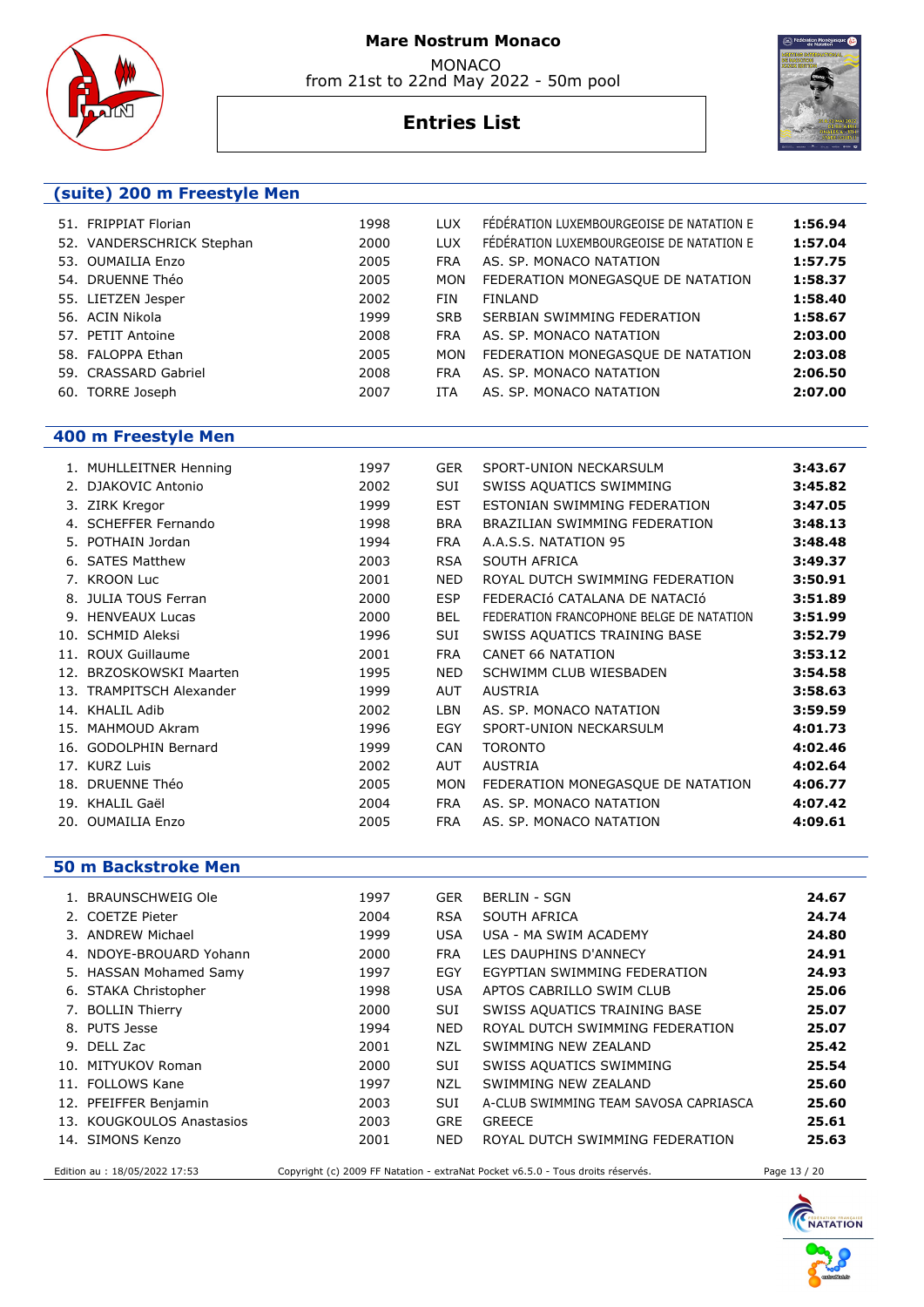

from 21st to 22nd May 2022 - 50m pool

# **Entries List**



#### **(suite) 50 m Backstroke Men**

| 15. SALCZER Ladislas         | 2000 | <b>FRA</b> | AS. SP. MONACO NATATION                  | 25.66 |
|------------------------------|------|------------|------------------------------------------|-------|
| 16. STEWART Coleman          | 1998 | <b>USA</b> | USA - WOLFPACK ELITE                     | 25.67 |
| 17. MANNES Max               | 1997 | LUX        | FÉDÉRATION LUXEMBOURGEOISE DE NATATION E | 25.70 |
| 18. BUCHER Simon             | 2000 | AUT        | AUSTRIA                                  | 25.76 |
| 19. MIGLBAUER Marvin         | 2002 | <b>AUT</b> | <b>AUSTRIA</b>                           | 25.80 |
| 20. SANTOS MARTIN Adrian     | 2002 | <b>ESP</b> | FEDERACIÓ CATALANA DE NATACIÓ            | 25.93 |
| 21. DITTRICH Moritz          | 2001 | AUT        | <b>AUSTRIA</b>                           | 26.20 |
| 22. MORLEY Cooper            | 2003 | NZL        | <b>NEW ZEALAND</b>                       | 26.34 |
| 23. MAKINEN Kalle            | 2002 | FIN        | <b>FINLAND</b>                           | 26.38 |
| 24. CHOUCHAOUI Mathys        | 2003 | <b>FRA</b> | CERCLE NAUTIQUE CHALONNAIS               | 26.46 |
| 25. HERNANDEZ GARCIA Alberto | 2003 | <b>ESP</b> | FEDERACIÓ CATALANA DE NATACIÓ            | 26.46 |
| 26. KLENZ Ramon              | 1998 | <b>GER</b> | SPORT-UNION NECKARSULM                   | 26.68 |
| 27. BASTIEN Thibault         | 2001 | <b>FRA</b> | LIGUE BOURGOGNE FRANCHE COMTE            | 26.77 |
| 28. CLARK Macallister        | 2002 | NZL        | NEW ZEALAND                              | 26.78 |
| 29. BRUN Christophe          | 1998 | <b>FRA</b> | <b>CERCLE NAGEURS D'ANTIBES</b>          | 26.85 |
| 30. BOUHAMIDI Mohamed-Ryad   | 2002 | <b>FRA</b> | <b>CERCLE NAGEURS D'ANTIBES</b>          | 26.89 |
| 31. VANMOEN Romain           | 2002 | <b>FRA</b> | AS. SP. MONACO NATATION                  | 27.33 |
| 32. BUCK Carter              | 2003 | CAN        | <b>TORONTO</b>                           | 27.48 |
| 33. CHAPUIS Barthelemy       | 2002 | FRA        | CLUB DES NAGEURS DES EPINETTES           | 28.60 |
| 34. DUCKHAM Michael          | 2002 | <b>RSA</b> | <b>SOUTH AFRICA</b>                      | 28.98 |

### **100 m Backstroke Men**

| 1. NDOYE-BROUARD Yohann      | 2000 | <b>FRA</b> | LES DAUPHINS D'ANNECY                    | 52.77 |
|------------------------------|------|------------|------------------------------------------|-------|
| 2. BOHUS Richard             | 1993 | <b>HUN</b> | HUNGARIAN SWIMMING FEDERATION            | 53.51 |
| 3. ANDREW Michael            | 1999 | <b>USA</b> | USA - MA SWIM ACADEMY                    | 53.59 |
| 4. NATARAJ Srihari           | 2001 | <b>IND</b> | SWIMMING FEDERATION OF INDIA             | 53.77 |
| 5. STEWART Coleman           | 1998 | <b>USA</b> | USA - WOLFPACK ELITE                     | 53.85 |
| 6. MITYUKOV Roman            | 2000 | <b>SUI</b> | SWISS AQUATICS SWIMMING                  | 53.87 |
| 7. COETZE Pieter             | 2004 | <b>RSA</b> | SOUTH AFRICA                             | 53.96 |
| 8. DELL Zac                  | 2001 | <b>NZL</b> | SWIMMING NEW ZEALAND                     | 54.10 |
| 9. BRAUNSCHWEIG Ole          | 1997 | <b>GER</b> | <b>BERLIN - SGN</b>                      | 54.39 |
| 10. FOLLOWS Kane             | 1997 | NZL        | SWIMMING NEW ZEALAND                     | 54.66 |
| 11. BOLLIN Thierry           | 2000 | <b>SUI</b> | SWISS AQUATICS TRAINING BASE             | 54.67 |
| 12. CHOUCHAOUI Mathys        | 2003 | <b>FRA</b> | CERCLE NAUTIQUE CHALONNAIS               | 55.44 |
| 13. SALCZER Ladislas         | 2000 | <b>FRA</b> | AS. SP. MONACO NATATION                  | 55.63 |
| 14. BRUN Christophe          | 1998 | <b>FRA</b> | <b>CERCLE NAGEURS D'ANTIBES</b>          | 55.65 |
| 15. MANNES Max               | 1997 | <b>LUX</b> | FÉDÉRATION LUXEMBOURGEOISE DE NATATION E | 55.83 |
| 16. SANTOS MARTIN Adrian     | 2002 | <b>ESP</b> | FEDERACIÓ CATALANA DE NATACIÓ            | 56.01 |
| 17. DITTRICH Moritz          | 2001 | <b>AUT</b> | <b>AUSTRIA</b>                           | 56.12 |
| 18. HERNANDEZ GARCIA Alberto | 2003 | <b>ESP</b> | FEDERACIÓ CATALANA DE NATACIÓ            | 56.25 |
| 19. PFEIFFER Benjamin        | 2003 | <b>SUI</b> | A-CLUB SWIMMING TEAM SAVOSA CAPRIASCA    | 56.25 |
| 20. LIESS Nils               | 1996 | <b>SUI</b> | <b>GENEVE NATATION 1885</b>              | 56.36 |
| 21. MORLEY Cooper            | 2003 | <b>NZL</b> | <b>NEW ZEALAND</b>                       | 56.64 |
| 22. MIGLBAUER Marvin         | 2002 | <b>AUT</b> | <b>AUSTRIA</b>                           | 56.79 |
| 23. BUCK Carter              | 2003 | CAN        | <b>TORONTO</b>                           | 56.80 |
| 24. BASTIEN Thibault         | 2001 | <b>FRA</b> | LIGUE BOURGOGNE FRANCHE COMTE            | 56.99 |
| 25. BOUHAMIDI Mohamed-Ryad   | 2002 | <b>FRA</b> | <b>CERCLE NAGEURS D'ANTIBES</b>          | 57.95 |
| 26. DUCKHAM Michael          | 2002 | <b>RSA</b> | SOUTH AFRICA                             | 58.73 |
| 27. TOROK Dominik-Mark       | 2002 | <b>HUN</b> | HUNGARIAN SWIMMING FEDERATION            | 59.00 |
|                              |      |            |                                          |       |

Edition au : 18/05/2022 17:53 Copyright (c) 2009 FF Natation - extraNat Pocket v6.5.0 - Tous droits réservés. Page 14 / 20

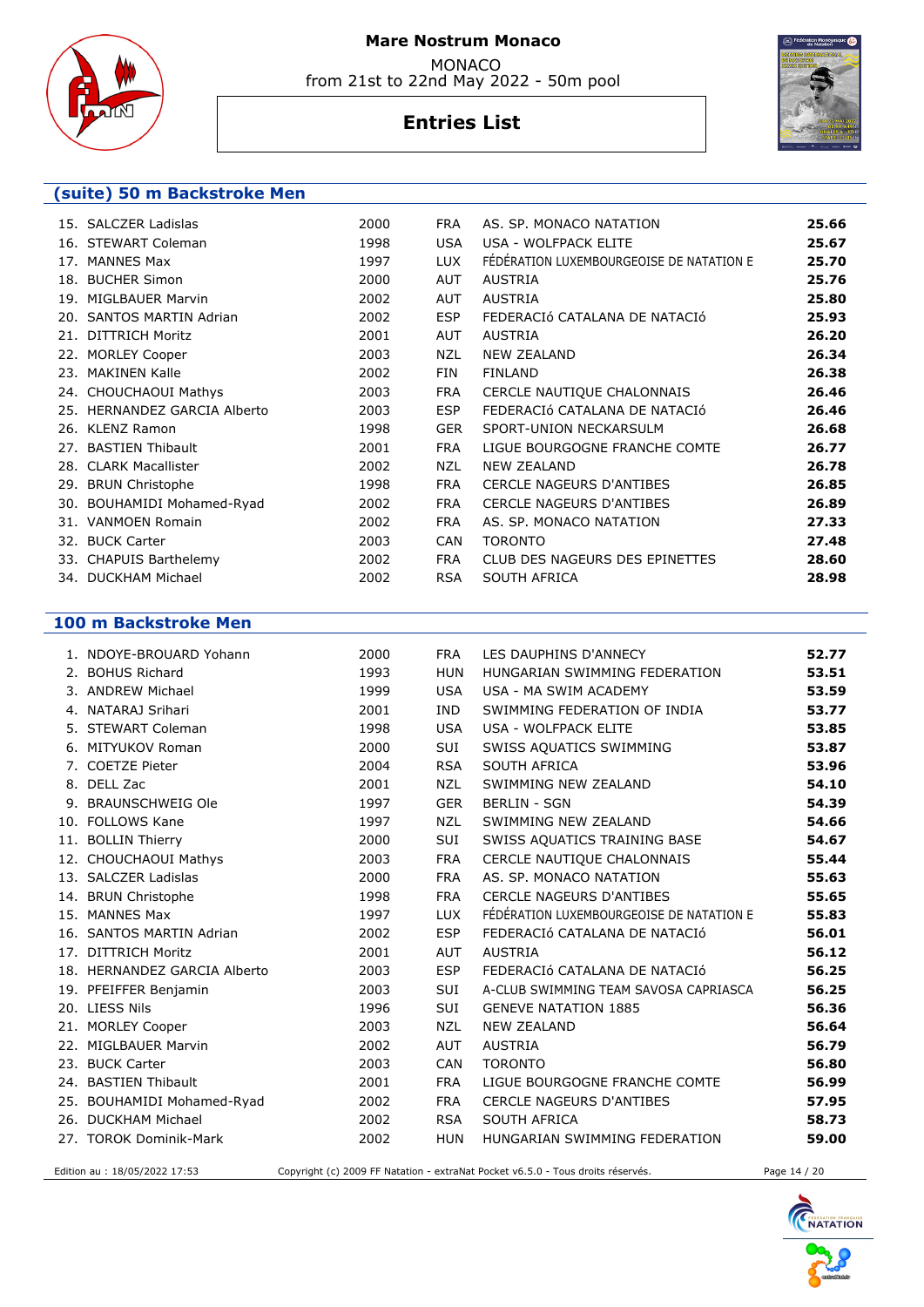

from 21st to 22nd May 2022 - 50m pool

# **Entries List**



#### **(suite) 100 m Backstroke Men**

| 28. ACIN Nikola           | 1999 | SRB. | SERBIAN SWIMMING FEDERATION              | 59.10   |
|---------------------------|------|------|------------------------------------------|---------|
| 29. KIM Issei             | 2005 | 1PN. | AS. SP. MONACO NATATION                  | 1:00.10 |
| 30. VANDERSCHRICK Stephan | 2000 | HIX. | FÉDÉRATION LUXEMBOURGEOISE DE NATATION E | 1:03.09 |

#### **200 m Backstroke Men**

|     | 1. NDOYE-BROUARD Yohann  | 2000 | <b>FRA</b> | LES DAUPHINS D'ANNECY                 | 1:56.10 |
|-----|--------------------------|------|------------|---------------------------------------|---------|
|     | <b>MITYUKOV Roman</b>    | 2000 | SUI        | SWISS AQUATICS SWIMMING               | 1:56.33 |
|     | 3. COETZE Pieter         | 2004 | <b>RSA</b> | SOUTH AFRICA                          | 1:56.91 |
|     | 4. FOLLOWS Kane          | 1997 | <b>NZL</b> | SWIMMING NEW ZEALAND                  | 1:58.80 |
| 5.  | <b>STEWART Samuel</b>    | 1997 | <b>USA</b> | <b>USA SWIMMING</b>                   | 1:58.97 |
| 6.  | <b>BRUN Christophe</b>   | 1998 | <b>FRA</b> | <b>CERCLE NAGEURS D'ANTIBES</b>       | 1:59.10 |
|     | 7. CHOUCHAOUI Mathys     | 2003 | <b>FRA</b> | CERCLE NAUTIQUE CHALONNAIS            | 2:00.23 |
|     | 8. NAUMENKO Vadym        | 2003 | <b>UKR</b> | UKRAINIAN SWIMMING FEDERATION         | 2:00.30 |
|     | 9. SALCZER Ladislas      | 2000 | <b>FRA</b> | AS. SP. MONACO NATATION               | 2:01.81 |
| 10. | DELL Zac                 | 2001 | <b>NZL</b> | SWIMMING NEW ZEALAND                  | 2:01.98 |
|     | 11. PFEIFFER Benjamin    | 2003 | <b>SUI</b> | A-CLUB SWIMMING TEAM SAVOSA CAPRIASCA | 2:03.14 |
|     | 12. NATARAJ Srihari      | 2001 | <b>IND</b> | SWIMMING FEDERATION OF INDIA          | 2:03.27 |
|     | 13. SANTOS MARTIN Adrian | 2002 | <b>ESP</b> | FEDERACIÓ CATALANA DE NATACIÓ         | 2:03.38 |
|     | 14. BUCK Carter          | 2003 | <b>CAN</b> | <b>TORONTO</b>                        | 2:05.03 |
| 15. | <b>BOLLIN Thierry</b>    | 2000 | SUI        | SWISS AQUATICS TRAINING BASE          | 2:05.29 |
|     | 16. MORLEY Cooper        | 2003 | <b>NZL</b> | <b>NEW ZEALAND</b>                    | 2:05.29 |
|     | 17. LIETZEN Jesper       | 2002 | <b>FIN</b> | <b>FINLAND</b>                        | 2:06.16 |
|     | 18. VANMOEN Romain       | 2002 | <b>FRA</b> | AS. SP. MONACO NATATION               | 2:06.56 |
|     | 19. BASTIEN Thibault     | 2001 | <b>FRA</b> | LIGUE BOURGOGNE FRANCHE COMTE         | 2:06.87 |
|     | 20. DUCKHAM Michael      | 2002 | <b>RSA</b> | SOUTH AFRICA                          | 2:07.42 |
| 21. | <b>HELDE Kaspar</b>      | 2002 | <b>EST</b> | SPORT-UNION NECKARSULM                | 2:11.50 |
|     | 22. ACIN Nikola          | 1999 | <b>SRB</b> | SERBIAN SWIMMING FEDERATION           | 2:17.41 |

#### **50 m Breaststroke Men**

|     | 1. GOMES JUNIOR Joao          | 1986 | <b>BRA</b> | BRAZILIAN SWIMMING FEDERATION                                                   | 26.62        |
|-----|-------------------------------|------|------------|---------------------------------------------------------------------------------|--------------|
|     | 2. KAMMINGA Arno              | 1995 | <b>NED</b> | ROYAL DUTCH SWIMMING FEDERATION                                                 | 26.80        |
| 3.  | <b>MATZERATH Lucas</b>        | 2000 | <b>GER</b> | <b>SG FRANKFURT</b>                                                             | 27.13        |
| 4   | <b>REITSHAMMER Bernhard</b>   | 1994 | <b>AUT</b> | <b>AUSTRIA</b>                                                                  | 27.44        |
| 5.  | BENITEZ HERNANDEZ David       | 1998 | <b>ESP</b> | FEDERACIÓ CATALANA DE NATACIÓ                                                   | 27.68        |
| 6.  | KOKKO Olli                    | 1994 | FIN        | <b>FINLAND</b>                                                                  | 27.73        |
|     | 7. MASTROMATTEO Gabe          | 2002 | <b>CAN</b> | <b>TORONTO</b>                                                                  | 27.73        |
| 8.  | <b>MONI Luca</b>              | 2000 | <b>ITA</b> | ASD NUOTO UISP 2003                                                             | 27.98        |
| 9.  | <b>STRUIJF Kingue</b>         | 1994 | <b>NED</b> | SCHWIMM CLUB WIESBADEN                                                          | 28.07        |
| 10. | <b>CRAWFORD Brenden</b>       | 1996 | <b>RSA</b> | SOUTH AFRICA                                                                    | 28.12        |
| 11. | GILBERT Joshua                | 2001 | NZL        | <b>NEW ZEALAND</b>                                                              | 28.70        |
|     | 12. MCAVOY Benjamin           | 2003 | <b>SUI</b> | <b>LIMMAT SHARKS ZURICH</b>                                                     | 28.70        |
| 13. | <b>CHRAPAVY Filip</b>         | 1999 | <b>CZE</b> | CZECH NATIONAL SWIMMING TEAM                                                    | 28.76        |
|     | 14. KLENZ Ramon               | 1998 | <b>GER</b> | SPORT-UNION NECKARSULM                                                          | 28.81        |
|     | 15. ZABOJNIK Matej            | 2000 | <b>CZE</b> | CZECH NATIONAL SWIMMING TEAM                                                    | 28.84        |
| 16. | <b>MALACHI Constantin</b>     | 1997 | <b>MDA</b> | LEO LAGRANGE SCHILTIGHEIM BISCHHEIM                                             | 28.92        |
| 17. | GIORDANO Lorenzo              | 2005 | ITA        | RARI NANTES IMPERIA '57                                                         | 29.01        |
|     | 18. AYLWARD Graeme            | 2000 | <b>CAN</b> | <b>TORONTO</b>                                                                  | 29.19        |
|     | 19. LITTEN Eli                | 2001 | <b>NZL</b> | <b>NEW ZEALAND</b>                                                              | 29.58        |
|     | Edition au : 18/05/2022 17:53 |      |            | Copyright (c) 2009 FF Natation - extraNat Pocket v6.5.0 - Tous droits réservés. | Page 15 / 20 |

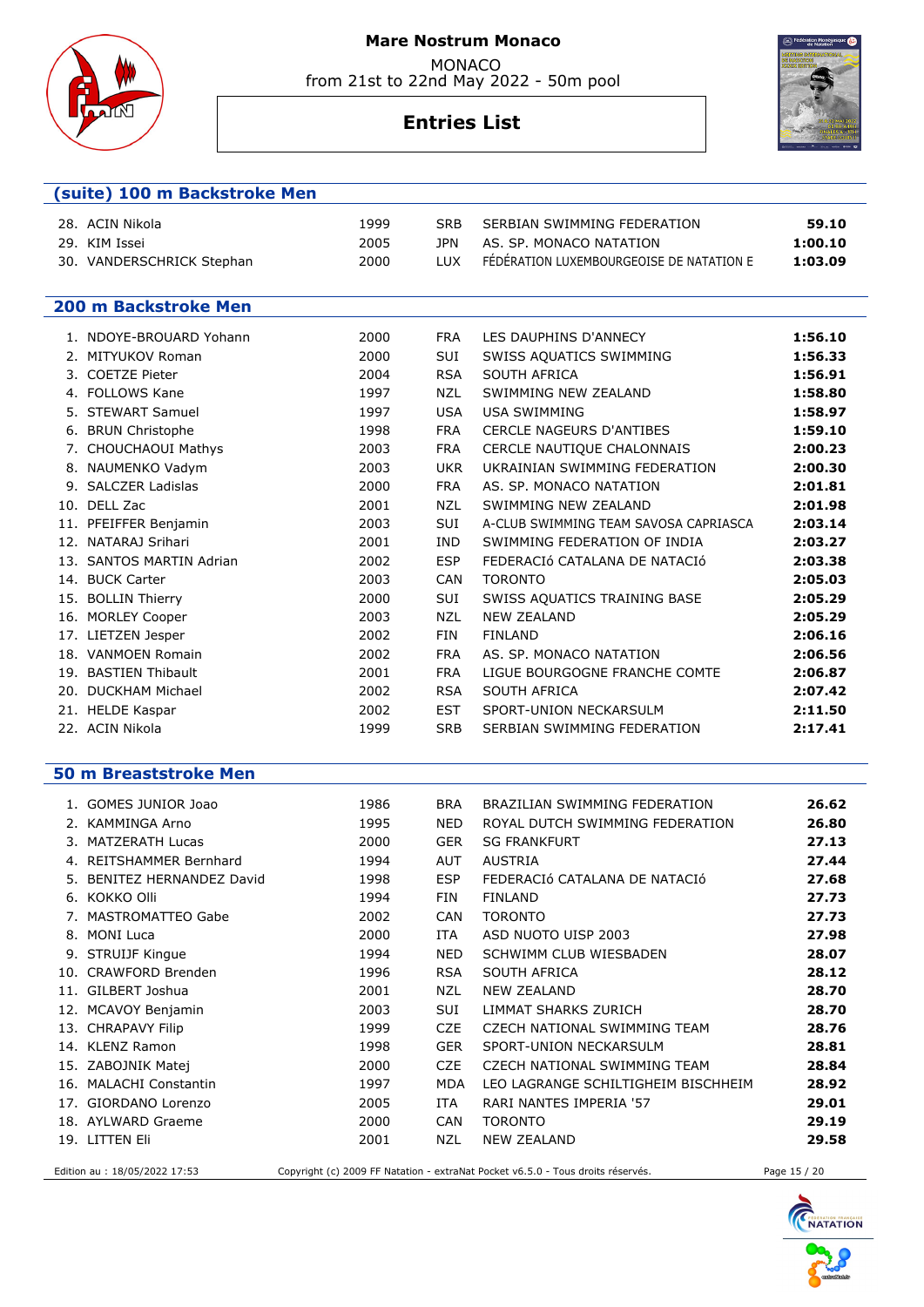MONACO from 21st to 22nd May 2022 - 50m pool



## **Entries List**



#### **(suite) 50 m Breaststroke Men**

| 20. CHILLINGWORTH Adam John | 1997 | HKG        | HONG KONG CHINA SWIMMING ASSOCIATION     | 29.88 |
|-----------------------------|------|------------|------------------------------------------|-------|
| 21. KEMP Finn               | 2005 | <b>TUX</b> | FÉDÉRATION LUXEMBOURGEOISE DE NATATION E | 29.94 |
| 22. HELMS Blair             | 2002 | N71 -      | NFW 7FAI AND                             | 30.43 |
| 23. CHAPUIS Barthelemy      | 2002 | <b>FRA</b> | CLUB DES NAGEURS DES EPINETTES           | 32.14 |

#### **100 m Breaststroke Men**

|                                                                                                                                                                                                                                                                                                                                                                                                                                                                                                                                                                                   |              |                                          | 57.80                                                                               |
|-----------------------------------------------------------------------------------------------------------------------------------------------------------------------------------------------------------------------------------------------------------------------------------------------------------------------------------------------------------------------------------------------------------------------------------------------------------------------------------------------------------------------------------------------------------------------------------|--------------|------------------------------------------|-------------------------------------------------------------------------------------|
|                                                                                                                                                                                                                                                                                                                                                                                                                                                                                                                                                                                   |              |                                          | 58.14                                                                               |
| 2000                                                                                                                                                                                                                                                                                                                                                                                                                                                                                                                                                                              | <b>GER</b>   | <b>SG FRANKFURT</b>                      | 59.31                                                                               |
| 1994                                                                                                                                                                                                                                                                                                                                                                                                                                                                                                                                                                              | <b>AUT</b>   | <b>AUSTRIA</b>                           | 59.93                                                                               |
| 1986                                                                                                                                                                                                                                                                                                                                                                                                                                                                                                                                                                              | <b>BRA</b>   | BRAZILIAN SWIMMING FEDERATION            | 1:00.01                                                                             |
| 2002                                                                                                                                                                                                                                                                                                                                                                                                                                                                                                                                                                              | <b>CAN</b>   | <b>TORONTO</b>                           | 1:00.11                                                                             |
| 1994                                                                                                                                                                                                                                                                                                                                                                                                                                                                                                                                                                              | <b>SUI</b>   |                                          | 1:00.29                                                                             |
| 1996                                                                                                                                                                                                                                                                                                                                                                                                                                                                                                                                                                              | <b>RSA</b>   | SOUTH AFRICA                             | 1:01.00                                                                             |
| 2000                                                                                                                                                                                                                                                                                                                                                                                                                                                                                                                                                                              | <b>ITA</b>   | ASD NUOTO UISP 2003                      | 1:01.53                                                                             |
| 1999                                                                                                                                                                                                                                                                                                                                                                                                                                                                                                                                                                              | <b>CZE</b>   | CZECH NATIONAL SWIMMING TEAM             | 1:01.80                                                                             |
| 2000                                                                                                                                                                                                                                                                                                                                                                                                                                                                                                                                                                              | <b>CZE</b>   | CZECH NATIONAL SWIMMING TEAM             | 1:01.84                                                                             |
| 1998                                                                                                                                                                                                                                                                                                                                                                                                                                                                                                                                                                              | <b>ESP</b>   | FEDERACIÓ CATALANA DE NATACIÓ            | 1:02.00                                                                             |
| 2000                                                                                                                                                                                                                                                                                                                                                                                                                                                                                                                                                                              | <b>CAN</b>   | <b>TORONTO</b>                           | 1:02.04                                                                             |
| 1997                                                                                                                                                                                                                                                                                                                                                                                                                                                                                                                                                                              | <b>HKG</b>   | HONG KONG CHINA SWIMMING ASSOCIATION     | 1:02.04                                                                             |
| 1994                                                                                                                                                                                                                                                                                                                                                                                                                                                                                                                                                                              | <b>FIN</b>   | <b>FINLAND</b>                           | 1:02.12                                                                             |
| 2001                                                                                                                                                                                                                                                                                                                                                                                                                                                                                                                                                                              | <b>NZL</b>   | <b>NEW ZEALAND</b>                       | 1:02.59                                                                             |
| 2005                                                                                                                                                                                                                                                                                                                                                                                                                                                                                                                                                                              | <b>ITA</b>   | RARI NANTES IMPERIA '57                  | 1:03.34                                                                             |
| 2000                                                                                                                                                                                                                                                                                                                                                                                                                                                                                                                                                                              | <b>SUI</b>   | <b>LIMMAT SHARKS ZURICH</b>              | 1:03.51                                                                             |
| 1997                                                                                                                                                                                                                                                                                                                                                                                                                                                                                                                                                                              | <b>MDA</b>   | LEO LAGRANGE SCHILTIGHEIM BISCHHEIM      | 1:03.60                                                                             |
| 2003                                                                                                                                                                                                                                                                                                                                                                                                                                                                                                                                                                              | <b>SUI</b>   | <b>LIMMAT SHARKS ZURICH</b>              | 1:03.61                                                                             |
| 1994                                                                                                                                                                                                                                                                                                                                                                                                                                                                                                                                                                              | <b>NED</b>   | SCHWIMM CLUB WIESBADEN                   | 1:03.69                                                                             |
| 2002                                                                                                                                                                                                                                                                                                                                                                                                                                                                                                                                                                              | <b>NZL</b>   | <b>NEW ZEALAND</b>                       | 1:03.84                                                                             |
| 2002                                                                                                                                                                                                                                                                                                                                                                                                                                                                                                                                                                              | <b>HUN</b>   | HUNGARIAN SWIMMING FEDERATION            | 1:04.10                                                                             |
| 2005                                                                                                                                                                                                                                                                                                                                                                                                                                                                                                                                                                              | <b>LUX</b>   | FÉDÉRATION LUXEMBOURGEOISE DE NATATION E | 1:04.82                                                                             |
| 2001                                                                                                                                                                                                                                                                                                                                                                                                                                                                                                                                                                              | <b>NZL</b>   | <b>NEW ZEALAND</b>                       | 1:05.57                                                                             |
| 1. KAMMINGA Arno<br>2. ANDREW Michael<br>3. MATZERATH Lucas<br>4. REITSHAMMER Bernhard<br>5. GOMES JUNIOR Joao<br>6. MASTROMATTEO Gabe<br>7. DESPLANCHES Jeremy<br>8. CRAWFORD Brenden<br>9. MONI Luca<br>10. CHRAPAVY Filip<br>11. ZABOJNIK Matej<br>12. BENITEZ HERNANDEZ David<br>13. AYLWARD Graeme<br>14. CHILLINGWORTH Adam John<br>15. KOKKO Olli<br>16. GILBERT Joshua<br>17. GIORDANO Lorenzo<br>18. RUEEGG Sinan<br>19. MALACHI Constantin<br>20. MCAVOY Benjamin<br>21. STRUIJF Kingue<br>22. HELMS Blair<br>23. TOROK Dominik-Mark<br>24. KEMP Finn<br>25. LITTEN Eli | 1995<br>1999 | <b>NED</b><br><b>USA</b>                 | ROYAL DUTCH SWIMMING FEDERATION<br>USA - MA SWIM ACADEMY<br>SWISS AQUATICS SWIMMING |

#### **200 m Breaststroke Men**

| 1. KAMMINGA Arno              | 1995 | <b>NED</b> | ROYAL DUTCH SWIMMING FEDERATION                                                 | 2:06.85      |
|-------------------------------|------|------------|---------------------------------------------------------------------------------|--------------|
| 2. ZABOJNIK Matej             | 2000 | <b>CZE</b> | CZECH NATIONAL SWIMMING TEAM                                                    | 2:12.32      |
| 3. CHRAPAVY Filip             | 1999 | <b>CZE</b> | CZECH NATIONAL SWIMMING TEAM                                                    | 2:12.51      |
| 4. CHILLINGWORTH Adam John    | 1997 | HKG        | HONG KONG CHINA SWIMMING ASSOCIATION                                            | 2:13.30      |
| 5. MATZERATH Lucas            | 2000 | <b>GER</b> | <b>SG FRANKFURT</b>                                                             | 2:14.02      |
| 6. MASTROMATTEO Gabe          | 2002 | <b>CAN</b> | <b>TORONTO</b>                                                                  | 2:14.30      |
| 7. RUEEGG Sinan               | 2000 | <b>SUI</b> | LIMMAT SHARKS ZURICH                                                            | 2:15.39      |
| 8. MONI Luca                  | 2000 | ITA        | ASD NUOTO UISP 2003                                                             | 2:16.09      |
| 9. GILBERT Joshua             | 2001 | NZL        | NEW ZEALAND                                                                     | 2:16.37      |
| 10. MALACHI Constantin        | 1997 | MDA        | LEO LAGRANGE SCHILTIGHEIM BISCHHEIM                                             | 2:16.69      |
| 11. AYLWARD Graeme            | 2000 | <b>CAN</b> | <b>TORONTO</b>                                                                  | 2:16.99      |
| 12. CHOUCHAR Ramzi            | 1997 | ALG        | <b>CERCLE NAGEURS D'ANTIBES</b>                                                 | 2:17.26      |
| 13. GALLANT Jacob             | 2002 | <b>CAN</b> | <b>TORONTO</b>                                                                  | 2:17.52      |
| 14. HELMS Blair               | 2002 | NZL        | NEW ZEALAND                                                                     | 2:20.01      |
| 15. BROWN Samuel              | 2003 | NZL.       | SWIMMING NEW ZEALAND                                                            | 2:20.76      |
| Edition au : 18/05/2022 17:53 |      |            | Copyright (c) 2009 FF Natation - extraNat Pocket v6.5.0 - Tous droits réservés. | Page 16 / 20 |

**CHARGE THE NATATION** 

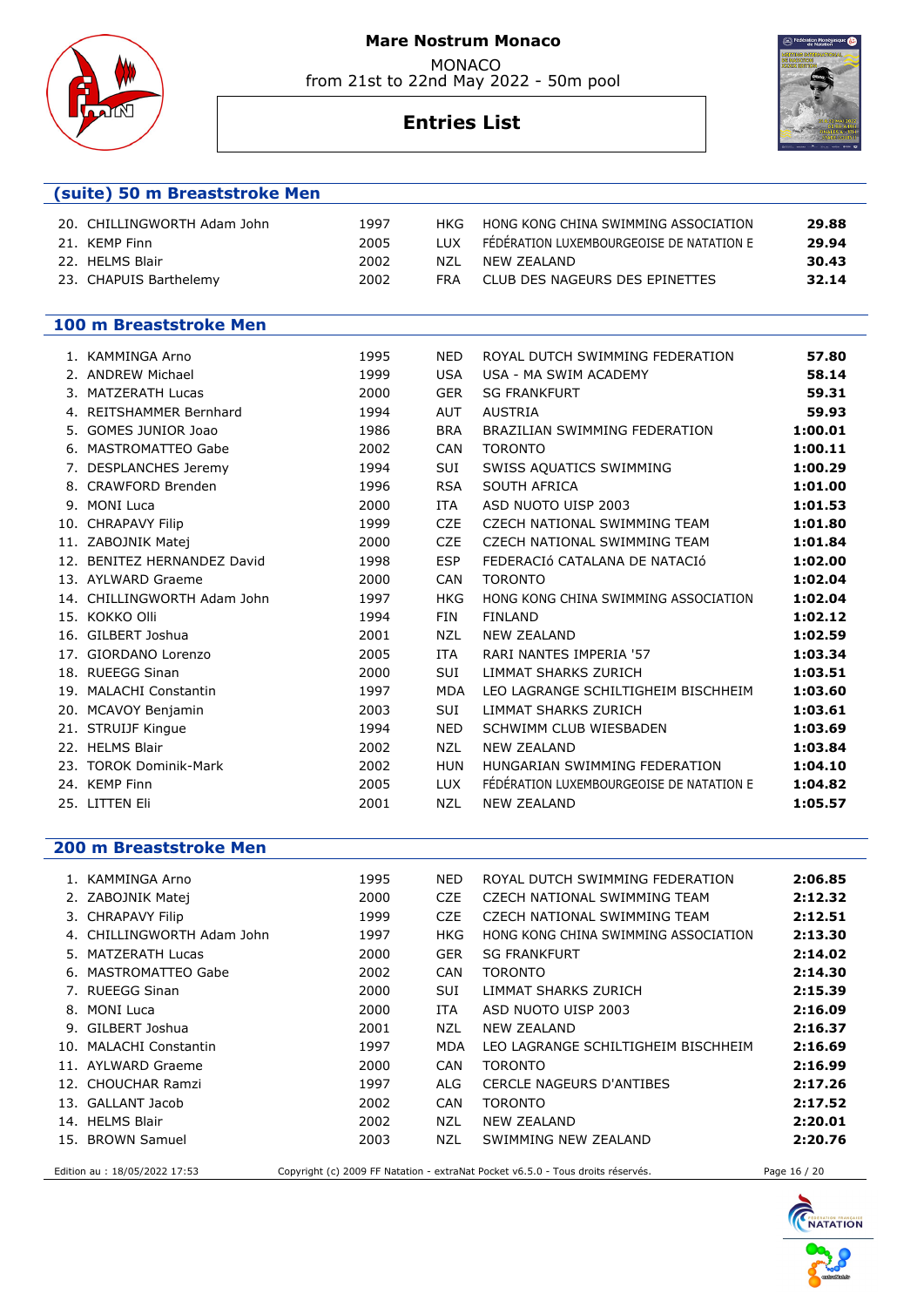

 **(suite) 200 m Breaststroke Men** 

#### **Mare Nostrum Monaco**

 MONACO from 21st to 22nd May 2022 - 50m pool

# **Entries List**



| 16. KEMP Finn<br>17. MCAVOY Benjamin | 2005<br>2003 | <b>LUX</b><br>SUI | FÉDÉRATION LUXEMBOURGEOISE DE NATATION E<br><b>LIMMAT SHARKS ZURICH</b> | 2:21.99<br>2:23.05 |
|--------------------------------------|--------------|-------------------|-------------------------------------------------------------------------|--------------------|
| <b>50 m Butterfly Men</b>            |              |                   |                                                                         |                    |
|                                      |              |                   |                                                                         |                    |
| 1. SANTOS Nicholas                   | 1980         | <b>BRA</b>        | BRAZILIAN SWIMMING FEDERATION                                           | 22.73              |
| 2. ANDREW Michael                    | 1999         | <b>USA</b>        | USA - MA SWIM ACADEMY                                                   | 22.87              |
| 3. GOVOROV Andrii                    | 1992         | <b>UKR</b>        | UKRAINIAN SWIMMING FEDERATION                                           | 22.97              |
| 4. SZABO Szebastian                  | 1996         | <b>HUN</b>        | HUNGARIAN SWIMMING FEDERATION                                           | 23.00              |
| 5. KORSTANJE Nyls                    | 1999         | <b>NED</b>        | ROYAL DUTCH SWIMMING FEDERATION                                         | 23.02              |
| 6. DE BOER Thom                      | 1991         | <b>NED</b>        | ROYAL DUTCH SWIMMING FEDERATION                                         | 23.19              |
| 7. VERHOEVEN Thomas                  | 1997         | <b>NED</b>        | <b>ALBION</b>                                                           | 23.22              |
| 8. PONTI Noe                         | 2001         | SUI               | SWISS AQUATICS SWIMMING                                                 | 23.39              |
| 9. SANTOS Gabriel                    | 1996         | <b>BRA</b>        | <b>BRAZILIAN SWIMMING FEDERATION</b>                                    | 23.40              |
| 10. PIRON Thomas                     | 2000         | <b>FRA</b>        | LYON NATATION METROPOLE                                                 | 23.54              |
| 11. HENX Julien                      | 1995         | <b>LUX</b>        | FÉDÉRATION LUXEMBOURGEOISE DE NATATION E                                | 23.55              |
| 12. GKOLOMEEV Kristian               | 1993         | <b>GRE</b>        | <b>GREECE</b>                                                           | 23.61              |
| 13. PUTS Jesse                       | 1994         | <b>NED</b>        | ROYAL DUTCH SWIMMING FEDERATION                                         | 23.62              |
| 14. BUCHER Simon                     | 2000         | <b>AUT</b>        | <b>AUSTRIA</b>                                                          | 23.66              |
| 15. CARTER Dylan                     | 1996         | <b>TTO</b>        | <b>ASATT</b>                                                            | 23.67              |
| 16. CROENEN Louis                    | 1994         | <b>BEL</b>        | <b>VLAAMSE ZWEMFEDERATIE</b>                                            | 23.73              |
| 17. SIMONS Kenzo                     | 2001         | <b>NED</b>        | ROYAL DUTCH SWIMMING FEDERATION                                         | 23.74              |
| 18. GRAY Cameron                     | 2003         | NZL               | SWIMMING NEW ZEALAND                                                    | 23.77              |
| 19. SEFL Jan                         | 1990         | <b>CZE</b>        | CZECH NATIONAL SWIMMING TEAM                                            | 23.78              |
| 20. BILAS Stergios-marios            | 2001         | <b>GRE</b>        | <b>GREECE</b>                                                           | 23.79              |
| 21. DE DEUS Leonardo                 | 1991         | <b>BRA</b>        | BRAZILIAN SWIMMING FEDERATION                                           | 23.90              |
| 22. DUTEL Yanis                      | 2000         | <b>FRA</b>        | SPORTING CLUB THIONVILLOIS                                              | 23.90              |
| 23. LE CLOS Chad                     | 1992         | <b>RSA</b>        | CHAD LE CLOS - SOUTH AFRICA                                             | 23.93              |
| 24. LOBANOVSKIJ Maxim                | 1996         | <b>HUN</b>        | <b>GENEVE NATATION 1885</b>                                             | 23.95              |
| 25. MATOKHNIUK Danylo                | 1999         | <b>UKR</b>        | LIGUE BOURGOGNE FRANCHE COMTE                                           | 24.03              |
| 26. LIUKKONEN Ari Pekka              | 1989         | <b>FIN</b>        | <b>FINLAND</b>                                                          | 24.07              |
| 27. ELSON Christopher                | 1998         | <b>NZL</b>        | SWIMMING NEW ZEALAND                                                    | 24.13              |
| 28. BAEZ Nikita                      | 2000         | <b>FRA</b>        | LYON NATATION METROPOLE                                                 | 24.20              |
| 29. KLENZ Ramon                      | 1998         | <b>GER</b>        | SPORT-UNION NECKARSULM                                                  | 24.20              |
| 30. TAYLOR Jack                      | 2001         | <b>AUS</b>        | SWIMMING AUSTRALIA                                                      | 24.26              |
| 31. HO Ian-Yentou                    | 1997         | <b>HKG</b>        | HONG KONG CHINA SWIMMING ASSOCIATION                                    | 24.27              |
| 32. SATES Matthew                    | 2003         | <b>RSA</b>        | SOUTH AFRICA                                                            | 24.28              |
| 33. PINNEKER Daniel                  | 1999         | <b>GER</b>        | SPORT-UNION NECKARSULM                                                  | 24.34              |

36. RIVIÈRE Clément 2003 FRA LIGUE BOURGOGNE FRANCHE COMTE **24.62** 37. LITTLEJOHN Ben 2002 NZL NEW ZEALAND **24.76** 38. PLEWINSKI Sam 2001 FRA CERCLE NAGEURS D'ANTIBES **24.80** 39. COETZEE Wilrich 1997 NZL SWIMMING NEW ZEALAND **24.81** 40. MORAD Khaled 1999 EGY SPORT-UNION NECKARSULM **24.81** 41. HAMOUCHANE Souhail 1997 MAR CERCLE NAGEURS D'ANTIBES **25.03** 42. KESIL Denys 2000 UKR UKRAINIAN SWIMMING FEDERATION **25.09** 43. CLARK Macallister 2002 NZL NEW ZEALAND **25.19** 44. FRANCHINI Laurent 2000 FRA CARROS NATATION **25.20** 45. TERNER Tamas 1999 SUI SCHWIMMCLUB USTER WALLISELLEN **25.24** Edition au : 18/05/2022 17:53 Copyright (c) 2009 FF Natation - extraNat Pocket v6.5.0 - Tous droits réservés. Page 17 / 20

34. DESPLANCHES Jeremy 1994 SUI SWISS AQUATICS SWIMMING **24.37** 35. BRZOSKOWSKI Maarten 1995 NED SCHWIMM CLUB WIESBADEN **24.55**

**TEDERATION FRANCAISE** 

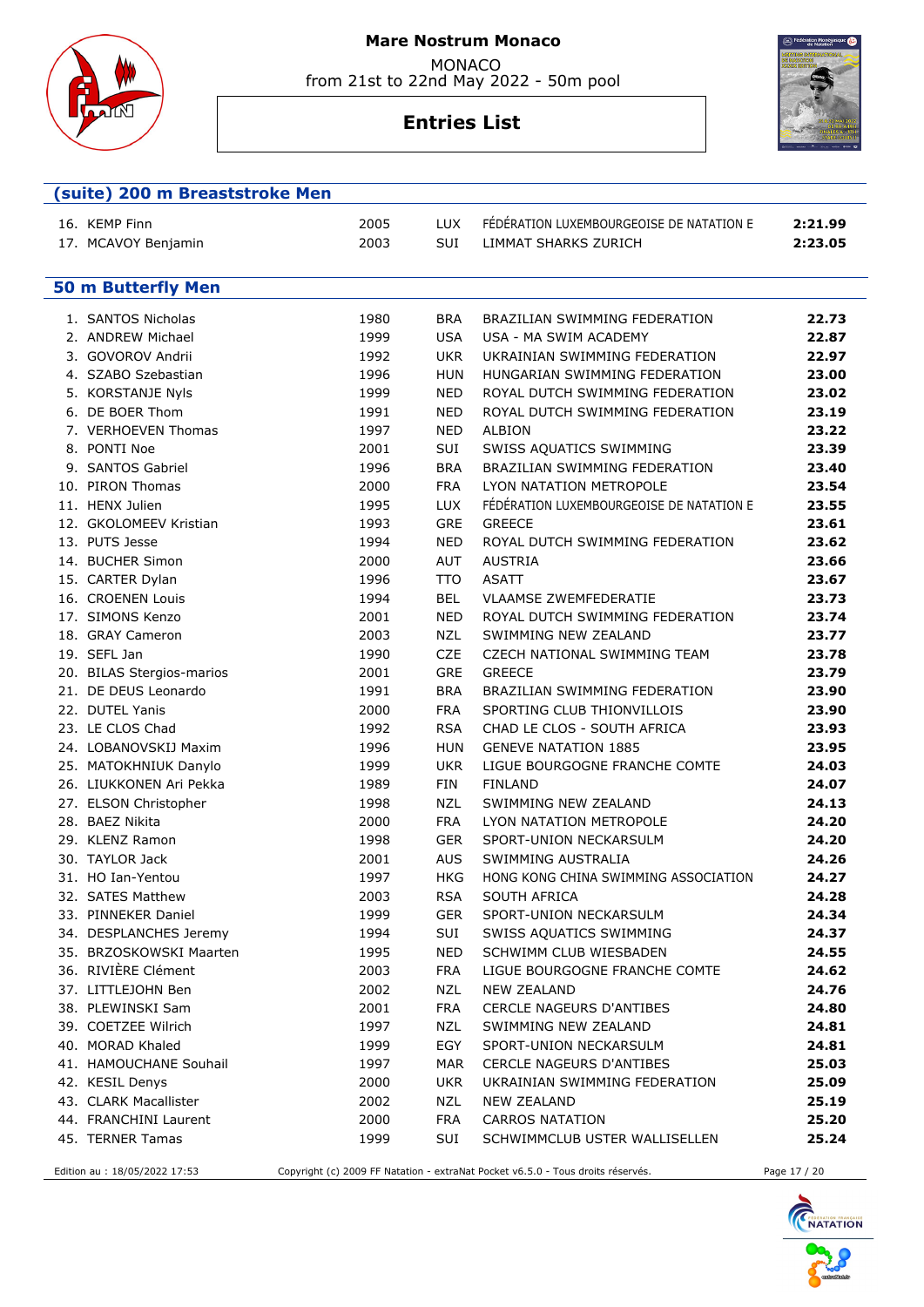



# **Entries List**



### **(suite) 50 m Butterfly Men**

| 46. STAKA Christopher | 1998 | <b>USA</b> | APTOS CABRILLO SWIM CLUB          | 25.54 |
|-----------------------|------|------------|-----------------------------------|-------|
| 47. PARRY Joshua      | 2003 | <b>RSA</b> | SOUTH AFRICA                      | 25.68 |
| 48. OSWALD Brendan    | 2002 | <b>CAN</b> | <b>TORONTO</b>                    | 25.85 |
| 49. MASOUD Mohamed    | 1995 | NZL        | SWIMMING NEW ZEALAND              | 25.89 |
| 50. SAVA Michael      | 2002 | <b>CAN</b> | <b>TORONTO</b>                    | 26.00 |
| 51. WILLIAMS George   | 1999 | NZL        | SWIMMING NEW ZEALAND              | 26.05 |
| 52. LOUIS Matheo      | 2003 | <b>FRA</b> | <b>CERCLE NAGEURS D'ANTIBES</b>   | 26.25 |
| 53. PUYO Emilien      | 2003 | MON        | FEDERATION MONEGASQUE DE NATATION | 28.00 |
| 54. AUDOUARD Nicolas  | 2002 | <b>FRA</b> | AS. SP. MONACO NATATION           | 28.36 |
| 55. TORRE Joseph      | 2007 | ITA        | AS. SP. MONACO NATATION           | 29.00 |
| 56. TRUNGADI Alessio  | 2007 | <b>FRA</b> | AS. SP. MONACO NATATION           | 30.50 |
|                       |      |            |                                   |       |

# **100 m Butterfly Men**

| 1. PONTI Noe                 | 2001 | SUI        | SWISS AQUATICS SWIMMING              | 50.74 |
|------------------------------|------|------------|--------------------------------------|-------|
| 2. ANDREW Michael            | 1999 | <b>USA</b> | USA - MA SWIM ACADEMY                | 50.88 |
| 3. SZABO Szebastian          | 1996 | <b>HUN</b> | HUNGARIAN SWIMMING FEDERATION        | 51.30 |
| 4. KORSTANJE Nyls            | 1999 | <b>NED</b> | ROYAL DUTCH SWIMMING FEDERATION      | 51.54 |
| 5. STEWART Coleman           | 1998 | <b>USA</b> | <b>USA - WOLFPACK ELITE</b>          | 51.54 |
| 6. BUCHER Simon              | 2000 | AUT        | <b>AUSTRIA</b>                       | 51.80 |
| 7. LE CLOS Chad              | 1992 | <b>RSA</b> | CHAD LE CLOS - SOUTH AFRICA          | 51.88 |
| 8. SEFL Jan                  | 1990 | <b>CZE</b> | CZECH NATIONAL SWIMMING TEAM         | 51.89 |
| 9. CROENEN Louis             | 1994 | <b>BEL</b> | <b>VLAAMSE ZWEMFEDERATIE</b>         | 52.00 |
| 10. SATES Matthew            | 2003 | <b>RSA</b> | SOUTH AFRICA                         | 52.06 |
| 11. DESPLANCHES Jeremy       | 1994 | SUI        | SWISS AQUATICS SWIMMING              | 52.28 |
| 12. KLENZ Ramon              | 1998 | <b>GER</b> | SPORT-UNION NECKARSULM               | 52.65 |
| 13. RIHOUX Charles           | 1998 | <b>FRA</b> | OLYMPIC NICE NATATION                | 52.75 |
| 14. DE DEUS Leonardo         | 1991 | <b>BRA</b> | BRAZILIAN SWIMMING FEDERATION        | 52.89 |
| 15. PINNEKER Daniel          | 1999 | <b>GER</b> | SPORT-UNION NECKARSULM               | 52.96 |
| 16. VERHOEVEN Thomas         | 1997 | <b>NED</b> | <b>ALBION</b>                        | 53.16 |
| 17. O'CONNOR Lochlainn       | 2000 | <b>NZL</b> | SWIMMING NEW ZEALAND                 | 53.63 |
| 18. HO Ian-Yentou            | 1997 | <b>HKG</b> | HONG KONG CHINA SWIMMING ASSOCIATION | 53.72 |
| 19. TAYLAN Noyan             | 2002 | <b>FRA</b> | <b>CLAMART NATATION 92</b>           | 53.74 |
| 20. RIVIÈRE Clément          | 2003 | <b>FRA</b> | LIGUE BOURGOGNE FRANCHE COMTE        | 54.00 |
| 21. KESIL Denys              | 2000 | <b>UKR</b> | UKRAINIAN SWIMMING FEDERATION        | 54.02 |
| 22. PLEWINSKI Sam            | 2001 | <b>FRA</b> | <b>CERCLE NAGEURS D'ANTIBES</b>      | 54.07 |
| 23. KOUGKOULOS Anastasios    | 2003 | <b>GRE</b> | <b>GREECE</b>                        | 54.15 |
| 24. STEWART Samuel           | 1997 | <b>USA</b> | <b>USA SWIMMING</b>                  | 54.19 |
| 25. SALCZER Ladislas         | 2000 | <b>FRA</b> | AS. SP. MONACO NATATION              | 54.29 |
| 26. LITTLEJOHN Ben           | 2002 | <b>NZL</b> | <b>NEW ZEALAND</b>                   | 54.31 |
| 27. MORAD Khaled             | 1999 | EGY        | SPORT-UNION NECKARSULM               | 54.42 |
| 28. MATOKHNIUK Danylo        | 1999 | <b>UKR</b> | LIGUE BOURGOGNE FRANCHE COMTE        | 54.43 |
| 29. COETZEE Wilrich          | 1997 | <b>NZL</b> | SWIMMING NEW ZEALAND                 | 54.48 |
| 30. DUTEL Yanis              | 2000 | <b>FRA</b> | SPORTING CLUB THIONVILLOIS           | 54.71 |
| 31. TOROK Dominik-Mark       | 2002 | <b>HUN</b> | HUNGARIAN SWIMMING FEDERATION        | 55.00 |
| 32. DE BOER Thom             | 1991 | <b>NED</b> | ROYAL DUTCH SWIMMING FEDERATION      | 55.02 |
| 33. HERNANDEZ GARCIA Alberto | 2003 | <b>ESP</b> | FEDERACIÓ CATALANA DE NATACIÓ        | 55.03 |
| 34. BRUNO Luca               | 2002 | <b>ITA</b> | VO2 NUOTO TORINO                     | 55.23 |
| 35. SAVA Michael             | 2002 | CAN        | <b>TORONTO</b>                       | 55.24 |
| 36. TAYLOR Jack              | 2001 | <b>AUS</b> | SWIMMING AUSTRALIA                   | 55.37 |
|                              |      |            |                                      |       |

Edition au : 18/05/2022 17:53 Copyright (c) 2009 FF Natation - extraNat Pocket v6.5.0 - Tous droits réservés. Page 18 / 20

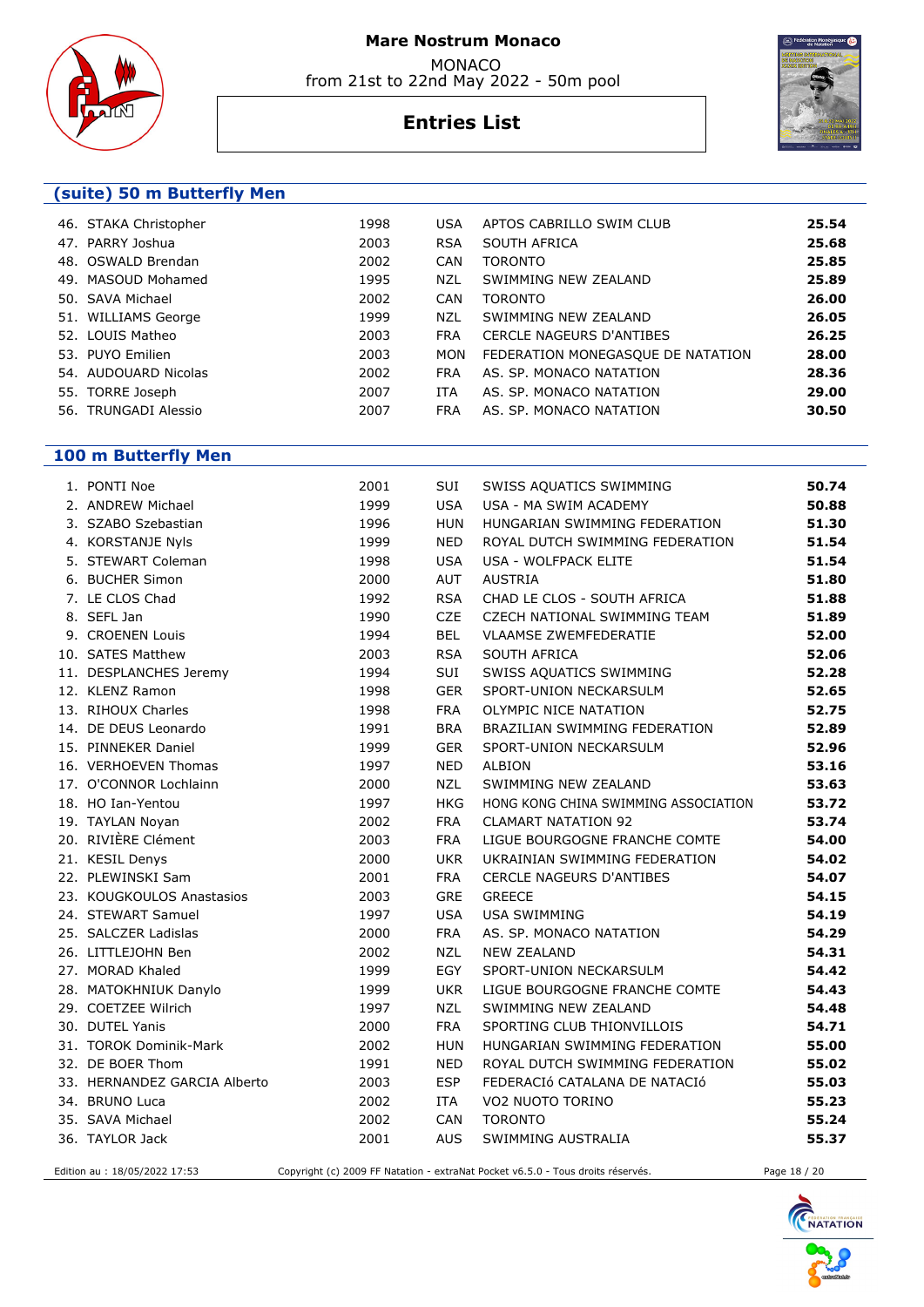





# **Entries List**

### **(suite) 100 m Butterfly Men**

| 37. FRIPPIAT Florian      | 1998 | LUX.       | FÉDÉRATION LUXEMBOURGEOISE DE NATATION E | 55.79   |
|---------------------------|------|------------|------------------------------------------|---------|
| 38. OSWALD Brendan        | 2002 | <b>CAN</b> | <b>TORONTO</b>                           | 55.88   |
| 39. PARRY Joshua          | 2003 | <b>RSA</b> | SOUTH AFRICA                             | 56.31   |
| 40. BRAUNSCHWEIG Ole      | 1997 | <b>GER</b> | <b>BERLIN - SGN</b>                      | 56.46   |
| 41. LOUIS Matheo          | 2003 | <b>FRA</b> | <b>CERCLE NAGEURS D'ANTIBES</b>          | 56.56   |
| 42. BILAS Stergios-marios | 2001 | <b>GRE</b> | <b>GREECE</b>                            | 56.58   |
| 43. BASTIEN Thibault      | 2001 | <b>FRA</b> | LIGUE BOURGOGNE FRANCHE COMTE            | 57.54   |
| 44. CLARK Macallister     | 2002 | NZL        | <b>NEW ZEALAND</b>                       | 57.64   |
| 45. MAHMOUD Akram         | 1996 | EGY        | SPORT-UNION NECKARSULM                   | 59.00   |
| 46. VANDERSCHRICK Stephan | 2000 | <b>LUX</b> | FÉDÉRATION LUXEMBOURGEOISE DE NATATION E | 1:00.11 |
| 47. MASOUD Mohamed        | 1995 | NZL        | SWIMMING NEW ZEALAND                     | 1:01.16 |

# **200 m Butterfly Men**

|     | 1. DE DEUS Leonardo     | 1991 | <b>BRA</b> | BRAZILIAN SWIMMING FEDERATION            | 1:54.83 |
|-----|-------------------------|------|------------|------------------------------------------|---------|
|     | 2. PONTI Noe            | 2001 | SUI        | SWISS AQUATICS SWIMMING                  | 1:55.05 |
|     | 3. CROENEN Louis        | 1994 | <b>BEL</b> | <b>VLAAMSE ZWEMFEDERATIE</b>             | 1:55.39 |
|     | 4. LE CLOS Chad         | 1992 | <b>RSA</b> | CHAD LE CLOS - SOUTH AFRICA              | 1:55.77 |
|     | 5. KESIL Denys          | 2000 | <b>UKR</b> | UKRAINIAN SWIMMING FEDERATION            | 1:56.37 |
|     | 6. ZIRK Kregor          | 1999 | <b>EST</b> | ESTONIAN SWIMMING FEDERATION             | 1:56.63 |
|     | 7. TAYLAN Noyan         | 2002 | <b>FRA</b> | <b>CLAMART NATATION 92</b>               | 1:57.23 |
|     | 8. KLENZ Ramon          | 1998 | <b>GER</b> | SPORT-UNION NECKARSULM                   | 1:57.48 |
|     | 9. LITCHFIELD Max       | 1995 | <b>GBR</b> | DEARNE VALLEY SWIM CLUB                  | 1:57.66 |
|     | 10. O'CONNOR Lochlainn  | 2000 | <b>NZL</b> | SWIMMING NEW ZEALAND                     | 1:59.01 |
| 11. | <b>PINNEKER Daniel</b>  | 1999 | <b>GER</b> | SPORT-UNION NECKARSULM                   | 1:59.33 |
|     | 12. BRUNO Luca          | 2002 | <b>ITA</b> | VO2 NUOTO TORINO                         | 1:59.43 |
|     | 13. SAVA Michael        | 2002 | <b>CAN</b> | <b>TORONTO</b>                           | 2:00.45 |
|     | 14. PLEWINSKI Sam       | 2001 | <b>FRA</b> | CERCLE NAGEURS D'ANTIBES                 | 2:01.81 |
|     | 15. RAPEAU Tom          | 2001 | <b>FRA</b> | CERCLE NAGEURS D'ANTIBES                 | 2:02.05 |
|     | 16. TERNER Tamas        | 1999 | SUI        | SCHWIMMCLUB USTER WALLISELLEN            | 2:03.11 |
|     | 17. MAHMOUD Akram       | 1996 | EGY        | SPORT-UNION NECKARSULM                   | 2:03.38 |
|     | 18. HELDE Kaspar        | 2002 | <b>EST</b> | SPORT-UNION NECKARSULM                   | 2:03.79 |
|     | 19. OSWALD Brendan      | 2002 | <b>CAN</b> | <b>TORONTO</b>                           | 2:03.86 |
|     | 20. MUHLLEITNER Henning | 1997 | <b>GER</b> | SPORT-UNION NECKARSULM                   | 2:04.21 |
|     | 21. FRIPPIAT Florian    | 1998 | <b>LUX</b> | FÉDÉRATION LUXEMBOURGEOISE DE NATATION E | 2:05.61 |
|     | 22. LOUIS Matheo        | 2003 | <b>FRA</b> | <b>CERCLE NAGEURS D'ANTIBES</b>          | 2:05.95 |
|     |                         |      |            |                                          |         |

# **200 m Medley Men**

|                                                                                                                                  | 1. DESPLANCHES Jeremy   | 1994 | <b>SUI</b> | SWISS AQUATICS SWIMMING       | 1:56.17 |
|----------------------------------------------------------------------------------------------------------------------------------|-------------------------|------|------------|-------------------------------|---------|
|                                                                                                                                  | 2. KOS Hubert           | 2003 | HUN        | HUNGARIAN SWIMMING FEDERATION | 1:56.99 |
|                                                                                                                                  | 3. STEWART Samuel       | 1997 | <b>USA</b> | USA SWIMMING                  | 1:57.76 |
|                                                                                                                                  | 4. SYOUD Jaouad         | 1999 | ALG        | OLYMPIC NICE NATATION         | 1:58.12 |
|                                                                                                                                  | 5. SATES Matthew        | 2003 | <b>RSA</b> | SOUTH AFRICA                  | 1:58.37 |
|                                                                                                                                  | 6. TOROK Dominik-Mark   | 2002 | HUN        | HUNGARIAN SWIMMING FEDERATION | 1:59.00 |
|                                                                                                                                  | 7. REITSHAMMER Bernhard | 1994 | AUT        | <b>AUSTRIA</b>                | 1:59.56 |
|                                                                                                                                  | 8. NAUMENKO Vadym       | 2003 | <b>UKR</b> | UKRAINIAN SWIMMING FEDERATION | 2:00.65 |
|                                                                                                                                  | 9. COETZEE Wilrich      | 1997 | NZL        | SWIMMING NEW ZEALAND          | 2:03.85 |
|                                                                                                                                  | 10. RUEEGG Sinan        | 2000 | <b>SUI</b> | LIMMAT SHARKS ZURICH          | 2:04.34 |
|                                                                                                                                  | 11. HELMS Blair         | 2002 | NZL        | <b>NEW ZEALAND</b>            | 2:05.28 |
| Copyright (c) 2009 FF Natation - extraNat Pocket v6.5.0 - Tous droits réservés.<br>Edition au : 18/05/2022 17:53<br>Page 19 / 20 |                         |      |            |                               |         |